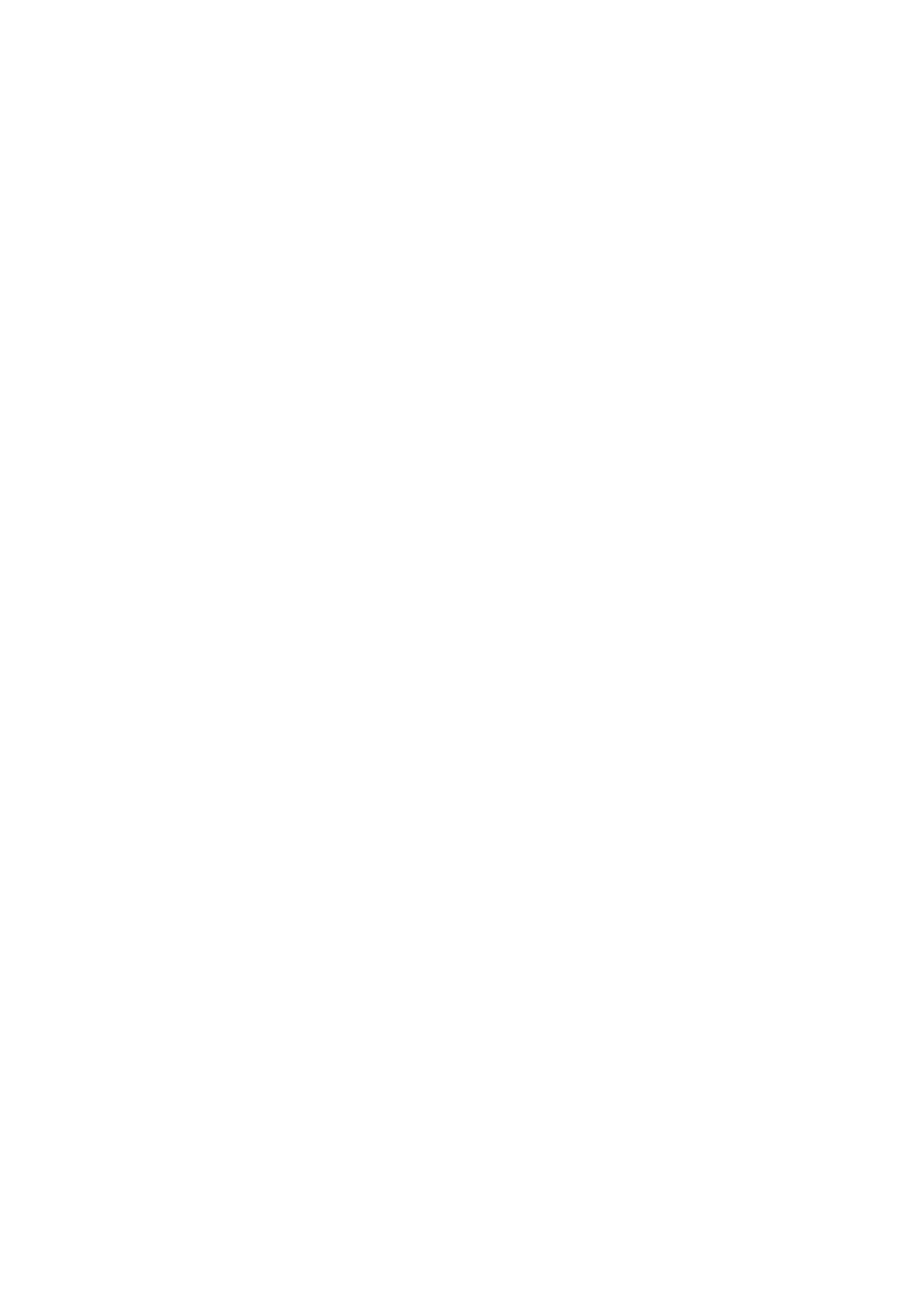# **European Species Action Plan for Greater Spotted Eagle** *(Aquila clanga)*

### **Compiled by:**

Bernd-Ulrich Meyburg (WWGBP) Lászlo Haraszthy (MME/WWF Hungary) Maris Strazds (LOB) Norbert Schäffer (RSPB/BirdLife International)

### **with contributions from:**

Haralambos Alivizatos (HOS/BirdLIfe Greece) Alexey Tishechkin (Institute of Zoology of Academy of Science of Belarus) Vladimir V. Ivanovski (Hunters' Association of Belarus) Petar Iankov (BSPB) Alexander Abuladze (Institute of Zoology of Academy of Sciences of Georgia) Asko Lohmus (EOU) Ulo Vali (EOU) Joachim Matthes (Germany) Dan Alon (Israeli Ornithological Center, Society for the Protection of Nature in Israel) Ugis Bergmanis (Teichi State Reserve) Aivars Petrins (Museum of Zoology, University of Latvia) Eugenijus Drobelis (Environmental Protection Department of the Republic of Lithuania) Karol Zub (Mammals Research Institute, Poland) Maciej Rodziewicz (Eagle Conservation Committee, Poland) Ireneusz Mirowski (Biodiversity Programme Officer, ECOFUNDUSZ, Poland) Jan Kowalski (Biebrza National Park) Vladimir M. Galushin (RBCU) Alexander Mishchenko (RBCU) Alexander Khokhlov (Stavropol University) Miroslav Dravecky (SOVS) Martin Tjernberg (Swedish Threatened Species Unit, Sweden) Vitaly Vetrov (UTOP)

### **Milestones in production of action plan**

Workshop: 14-18 November 1996 (Kemeri, Latvia) First draft: May 1997 Final draft: November 1997

### **Review**

This action plan will be reviewed and updated every four years (first review due 2000). An emergency review will be undertaken if sudden major environmental changes, liable to affect the population, occur within the species' range.

### **Geographical scope**

This action plan is primarily targeted at those European countries where the Greater Spotted Eagle breeds or occurs on migration or in winter. However, given the significance of the Middle East for migration and wintering, and the conservation problems which affect migratory birds of prey in that region, the geographical scope of the action plan was extended to include the key countries of the Middle East as well.

The action plan needs active implementation in: Albania, Armenia, Azerbaijan, Belarus, Bosnia-Herzegovina, Bulgaria, Croatia, Czech Republic, Estonia, Federal Republic of Yugoslavia (Serbia and Montenegro), Finland, France, Former Yugoslav Republic of Macedonia, Georgia, Germany, Greece, Hungary, Israel, Italy, Latvia, Lebanon, Lithuania, Poland, Romania, Russian Federation, Slovak Republic, Slovenia, Syria, Turkey, Ukraine.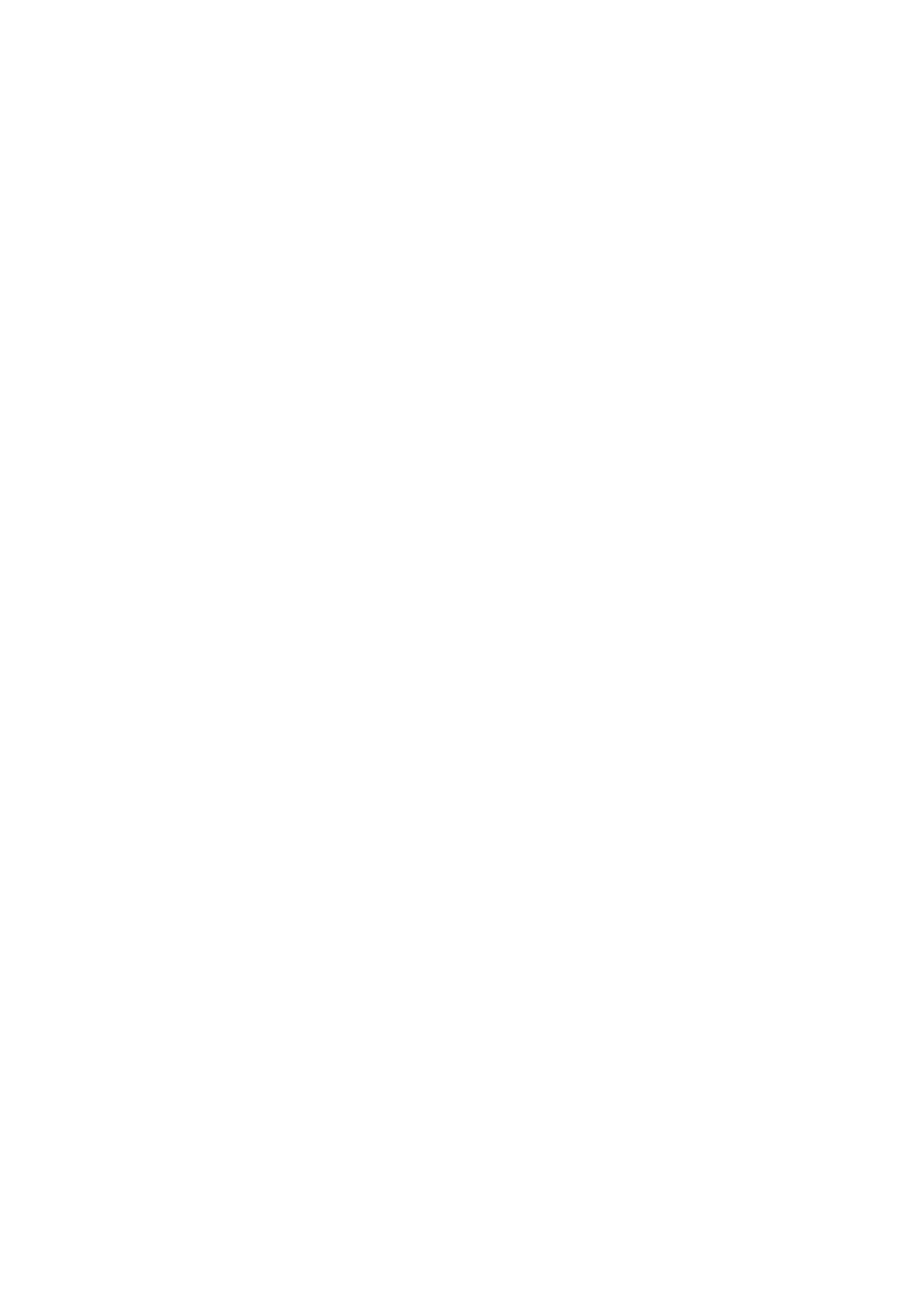# *CONTENTS*

**Page**

|    | <b>SUMMARY</b><br>Threats and limiting factors<br><b>Conservation priorities</b> |  |
|----|----------------------------------------------------------------------------------|--|
| 1. | <b>INTRODUCTION</b>                                                              |  |
| 2. | <b>BACKGROUND INFORMATION</b>                                                    |  |
|    | Distribution and population<br>2.1                                               |  |
|    | <b>LIFE History</b><br>$2.2\phantom{0}$                                          |  |
|    | 2.3<br>Threats and limiting factors                                              |  |
|    | Conservation status and recent conservation measures<br>2.4                      |  |
| 3. | <b>AIMS AND OBJECTIVES</b>                                                       |  |
|    | Policy and legislation<br>3.1                                                    |  |
|    | Species and habitat conservation<br>3.2                                          |  |
|    | 3.3 Monitoring and research                                                      |  |
|    | <b>Public awareness</b><br>3.4                                                   |  |
| 4. | <b>REFERENCES</b>                                                                |  |
| 5. | <b>ANNEX</b>                                                                     |  |
|    | Recommended conservation actions by country                                      |  |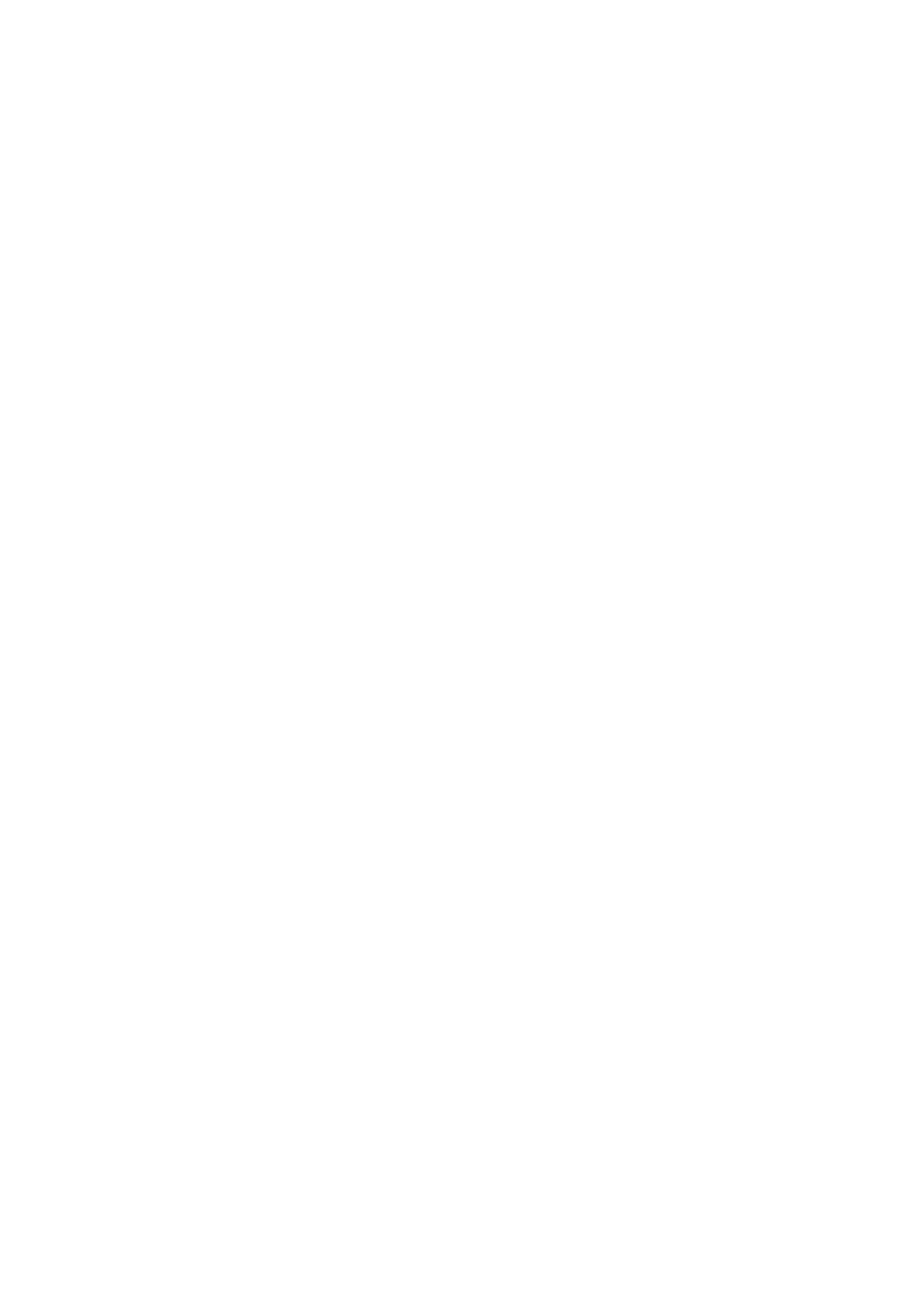# **SUMMARY**

The Greater Spotted Eagle is classified as a 'SPEC 1' endangered species in Tucker & Heath (1994), indicating that it is a threatened species whose breeding population is less than 2500 pairs and classified as a vulnerable species globally (Collar et al. 1994).

In Europe it occurs mainly in Belarus, Russia and Ukraine, but in small numbers also in eastern Poland, Lithuania, Latvia, Estonia and Moldova. Its breeding in Finland and Romania in recent years needs confirmation. The total number of pairs in Europe is unknown but has been estimated to be below 1000 pairs. There is a small wintering population in Greece and Turkey.

The Greater Spotted Eagle has shown major population declines in probably all parts of its range. It has disappeared or almost disappeared from much of its former western area of distribution in Bulgaria, Finland, Hungary, Latvia, Lithuania, Romania, former Yugoslavia and Israel as a breeding species. In Poland there is only one area regularly occupied by a certain number of pairs. It has apparently very much decreased in Ukraine and Russia, but this reduction in numbers has not been well described due to difficulties to monitor this species.

In all countries, data on Greater Spotted Eagle breeding populations are still deficient. Our knowledge of the species' ecology shows major gaps. It is, indeed, the least studied eagle species in Europe. Its exact ecological requirements for breeding and its adaptability to changes in the environment are still little known. However, a comprehensive study of the migration and wintering behaviour using satellite telemetry is in progress and has already yielded many surprising results (Meyburg et al. 1995, 1997).

### **Threats and limiting factors**

- Include habitat alteration and loss of nest sites caused by forestry operations
- Habitat alterations by drainage and loss of feeding habitat.
- Shooting and other negative impacts during migration are also important factors.

### **Conservation priorities**

Habitat conservation in the breeding areas

Further research into limiting factors in the breeding range, and during migration and wintering.

National surveys to clarify population status and breeding success and prevention of destruction during migration.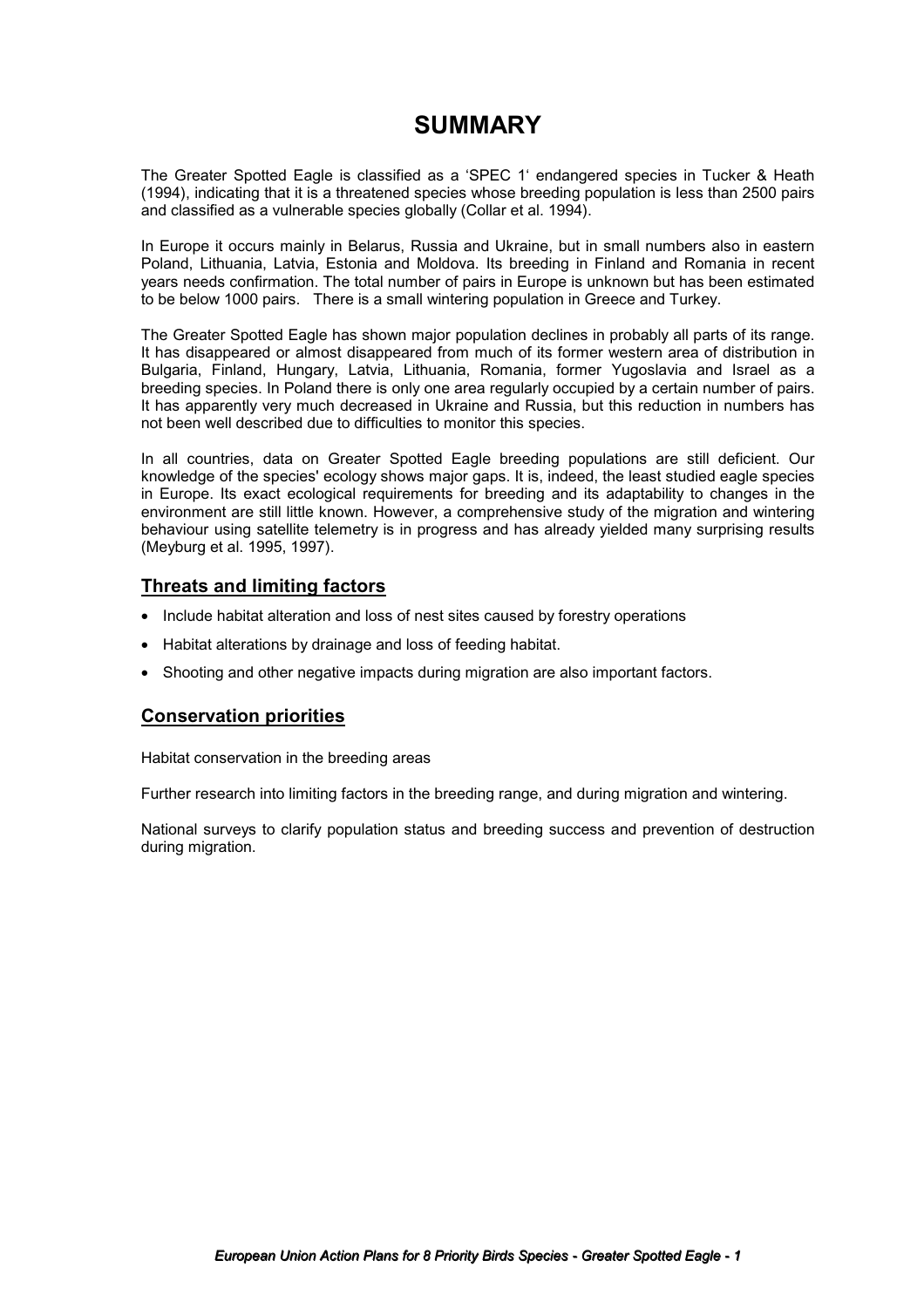# **1. Introduction**

The Greater Spotted Eagle is a migratory species. In Europe it has suffered a rapid decline in most of its range. In several countries it became extinct or almost extinct, e.g. Finland, Latvia, Lithuania, Hungary, Romania. In Israel it became extinct as a breeding species shortly after World War II because of destruction of the wetlands.

In November 1996, a second meeting of the International Lesser and Greater Spotted Eagle Working Group took place in Kemeri (Latvia), hosted by the Latvian Ornithological Society and organised by BirdLife International and the World Working Group on Birds of Prey (WWGBP). Representatives from Belarus, Bulgaria, Czech Republic, Estonia, Georgia, Germany, Greece, Hungary, Israel, Latvia, Lithuania, Poland, Russian Federation, Slovak Republic, UK and Ukraine were present. The Lesser and Greater Spotted Eagles' situation was thoroughly discussed and the most important actions to safeguard their future in Europe were outlined.

This action plan is based on the information gathered during that meeting, on the literature and the comments of other experts consulted. It is intended to provide a framework of action for statutory agencies, conservation organisations and individuals responsible for, or interested in, the conservation of the species.

Recently Belik (1999) suggested that the sharp decline of Greater Spotted Eagle numbers in the 1960s was caused by another reason – massive poisoning. In the 1950s-60s in many regions of Russia a massive increase of the Northern Water Vole *Arvicola terrestris* took place which was accompanied by tularaemia and Omsk haemorrhagic fever epidemics and other diseases. Zinc phosphide, a very strong poison, extremely toxic for all warm-blooded vertebrates, was widely used in the fight against the Water Vole, the main carrier of tularaemia and Omsk haemorrhagic fever in wetlands.

For example, in Novosibirsk and Omsk Regions, situated in the south of west Siberia, 155, 6 thousand ha of forest bogs were sprayed from the air at the rate of

5 kg/ha of a clean zinc phosphide preparation. The same method was then used for the extirpation of outbreaks of Water Vole numbers in Belarus and a series of other regions of the USSR.

Greater Spotted Eagles feed mainly on Water Voles, which are in mass the most available inhabitant of wet meadows and forest bogs. Greater Spotted Eagles swallow their prey whole and therefore all toxins which are on the rodents' fur or in their digestive tracts find their way together with the prey into the eagle's stomach. Thus zinc phosphide, which was dispersed over the bogs in the fight against the Water Vole, quickly permeated the organism of the<br>eagles and led to their complete led to their disappearance from the territories treated by this preparation.

In a permanent study area in Barabinskaja steppe the Greater Spotted Eagle, which at the beginning of August numbered 8 birds per 20 km of the count route, had completely disappeared only 10 days after the treatment of an experimental plot with zinc phosphide. However, on a control plot not treated its number during August fluctuated between 4 and 8 individuals per 20 km and did not indicate a trend towards decline.

Long-term counts of birds of prey numbers on other permanent observation plots in West Siberia clearly illustrate the influence of zinc phosphide on raptor populations. Extensive areas of fields and forest bogs were sprayed in the fight against the Water Vole in 1959, following which the numbers of all rodent-eating birds of prey, including Greater Spotted Eagle, sharply declined in the permanent study area. During the following 13 years of observations the Greater Spotted Eagle population failed to recover there.

The application of zinc phosphide in Russian agriculture has been officially prohibited since 1970. It is, however, sometimes still used locally as an extreme preventive measure in centres of plague and tularaemia. And field researches, carried out during 1996-98 in the main regions of the Greater Spotted Eagle's distribution in the Don River basin (Belik 1999) have shown that the species' population there had stabilised but was still at a low level. Study of the distribution of known breeding territories, which are mainly linked to swampy or flooded alder forests, and also an analysis of cartographic data on a scale of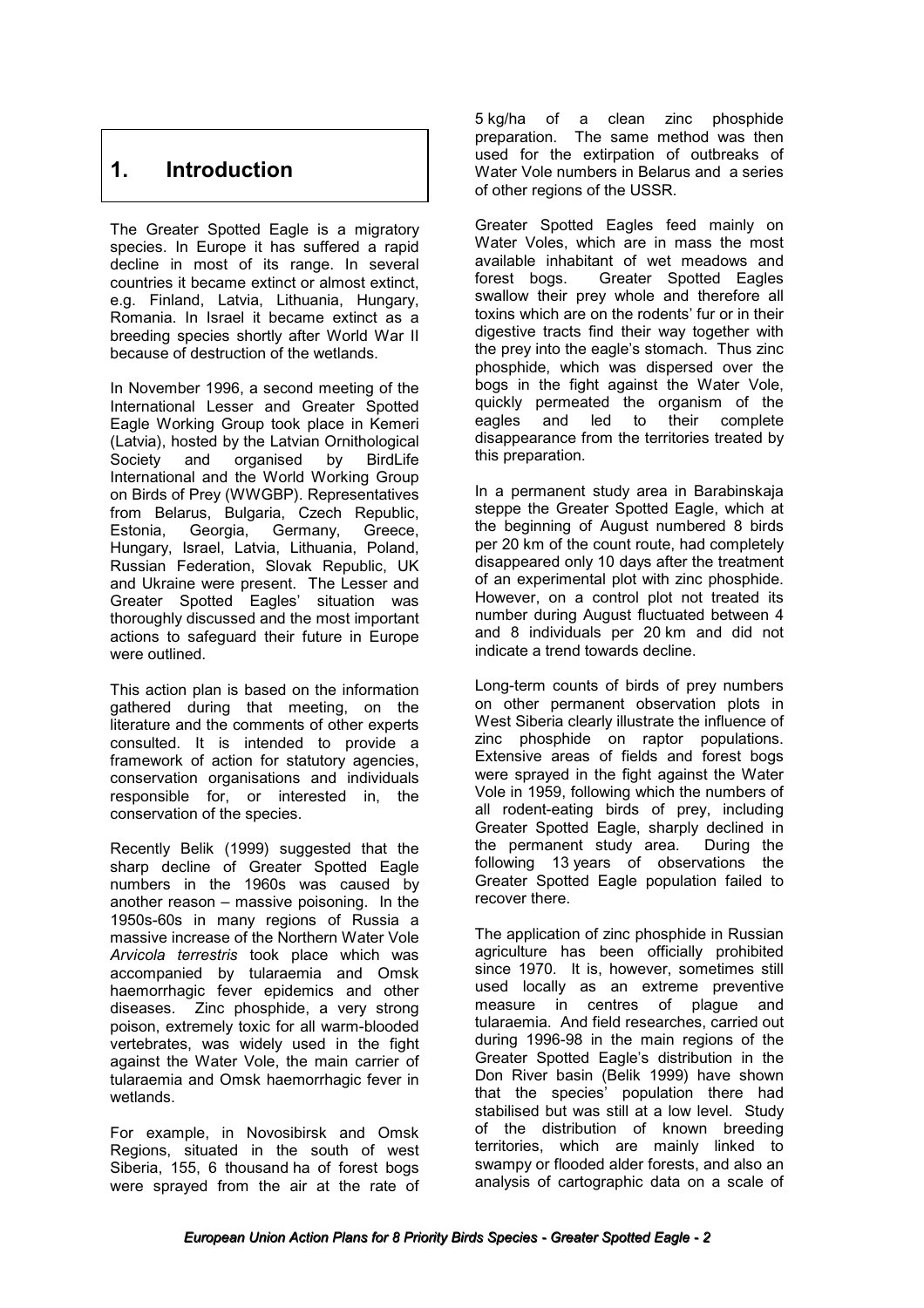1:200000 in Vorenezh, Volgograd and Rostov Regions permit an assessment of the Greater Spotted Eagle population in the steppe part of the Don River basin in an area of 100,000 sq km at 40-60 pairs (Belik & Vetrov 1988).

# **2. Background Information**

# **2.1. Distribution and population**

The Greater Spotted Eagle is distributed from eastern Poland and the Kaliningrad area to the Pacific Ocean, in southeast Siberia and Manchuria. In Europe it occurs as a breeding species in Belarus, Finland (?), Estonia, Latvia, Lithuania, Moldova, Poland, Romania (?), the Russian Federation and Ukraine. A Population estimate is given in Table 1.

The Greater Spotted Eagle is a migratory bird, wintering in southern Europe, southern Asia, the Middle East and Africa as far south as Uganda and Kenya (exceptionally Zambia). There is very little published information about its migration (e.g. Meyburg et al. 1995), but a publication summarising a recent study using satellite telemetry is under preparation (Meyburg 1997).

# **TABLE 1: Breeding population estimates**

| <b>Country</b>    | <b>No. of Pairs</b> |
|-------------------|---------------------|
| <b>Belarus</b>    | $10 - 15$           |
| Estonia           | 5-15                |
| Finland           | $0 - 2$             |
| Latvia            | $1 - 5$             |
| Lithuania         | ?                   |
| Moldova           | 3-5                 |
| Poland            | 15                  |
| Romania           | ?                   |
| Russia (European) | ca. 800-1000 ??     |
| Russia (Asian)    | ca. 2000 ??         |
| Ukraine           | 40 - 60             |

The estimates for each of these countries have been given by participants of the Kemeri workshop (Latvia, November 1996).

# **2.2 LIFE history**

### *Taxonomic status*

The Greater Spotted Eagle is taxonomically closely related to the Lesser Spotted Eagle (*Aquila pomarina*). It has been supposed that a separation between the mitochondrial lineages of the two species could have occurred slightly less than one million years ago, assuming a substitution rate of 2% per million years for mitochondrial genes (Seibold et al. 1996). Although there is a large area of overlap of the two species there are only very few cases known where members of both species seem to have formed a mixed pair and produced hybrid youngsters (Bergmanis et al. 1997).

# *Breeding*

The Greater Spotted Eagle builds a large nest of sticks on trees below the canopy, mostly in deciduous forest and only rarely in coniferous forest (Galushin 1980, Glotov 1959, Hoffmann 1931, 1932, 1935, Ivanovskiy 1993 a,b, Kutshin 1959, Likhatchev 1957).

The clutch most often consists of two, often of only one, and very rarely of 3 eggs. Breeding success is around 0.6-0,7 young per breeding attempt. Breeding probably starts with the laying of the first egg and takes about six weeks. After hatching chicks stay in the nest for circa 63-67 days. There is a high level of unsuccessful pairs (Meyburg 1994, Maciorowski et al. 1996, Pugacewicz 1995). As with the Lesser Spotted Eagle the species' breeding is characterised by Cainism, whereby the older chick kills its sibling within the first weeks after hatching (Meyburg & Pielowski 1991).

Adult plumage is acquired after several (probably 4) years. There is one case known when a male reproduced successfully in partly juvenile plumage (Meyburg et al. 1997). Greater Spotted Eagles build their own nest, but often use nests of other large birds (e.g. Black Stork, Common Buzzard, Lesser Spotted Eagle).

The species is not known to have reproduced in captivity.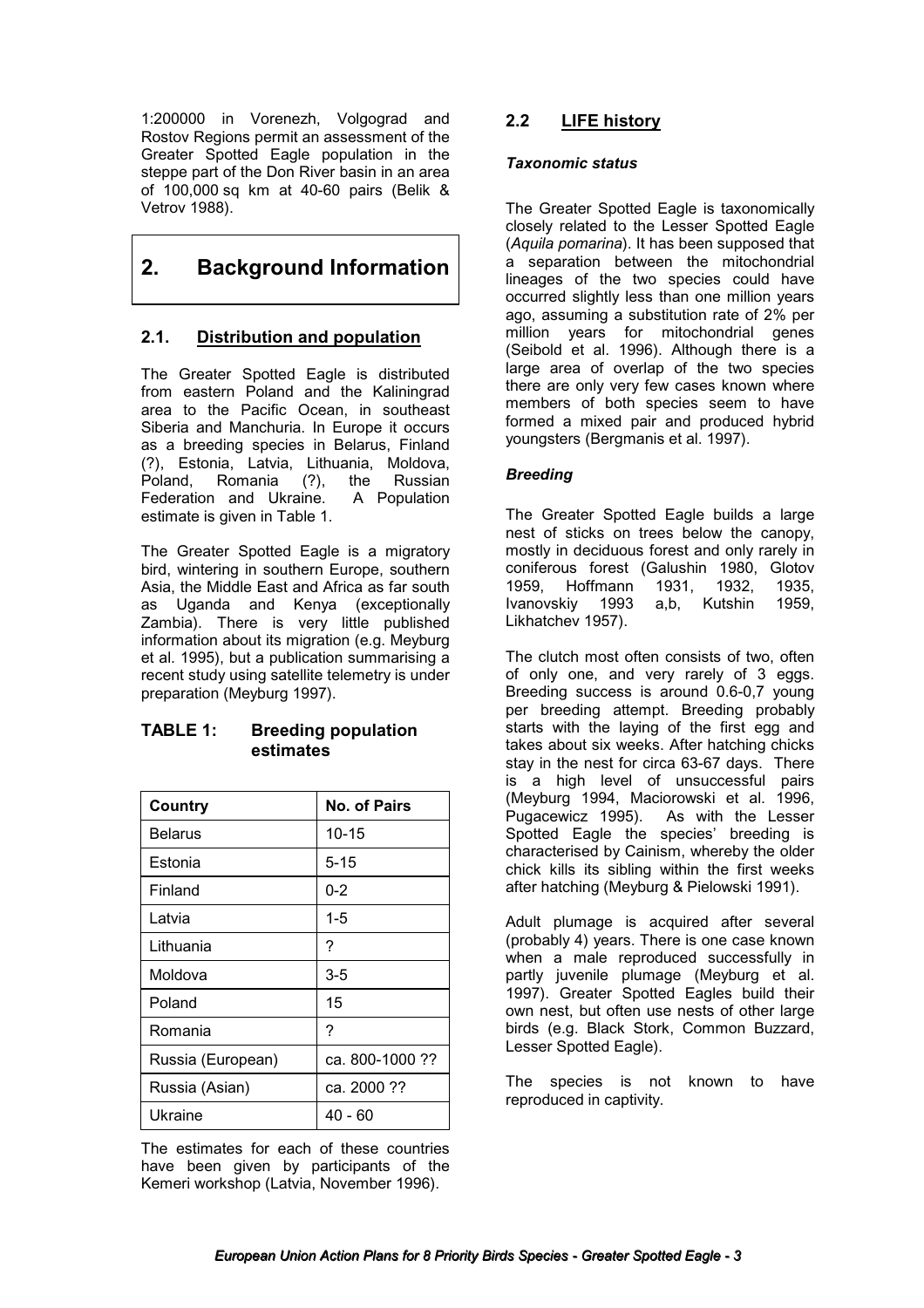### *Feeding*

Very variable, depending on availability of prey species. Mainly small mammals, birds, amphibians, lizards, snakes, small fish, carrion and sometimes insects. In W Russia 53 % small mammals and 45 % birds, in Oka Reserve; and 58 % mammals, mostly voles (*Microtus arvalis*), 35 % birds, 3-6 % reptiles, near Tula (Russia). Diet generally similar to that of the Lesser Spotted Eagle, but often more and larger birds taken (Galushin 1962, 1980, Glotov 1959, Grote 1939, Kutshin 1959 b, Likhatchev 1957, Moltoni 1943, Pankin 1972, Priklonsky 1960, 1966).

### *Habitat Requirements*

Compared with the similar Lesser Spotted Eagle and other large raptors, the species is very poorly known. During the breeding season it is an essentially ispersed species nesting at very low densities (Malchevskiy and Pukinskiy 1983). At this time the species needs large wet forests bordering humid meadows, bogs, marshes and other wetlands. It mainly breeds in deciduous lowland forests, but sometimes in mountain forests, up to 1000 m above sea level.

During migration and wintering a variety of habitats is used - open landscapes, shrubland, and wetlands - but very little is known about habitat requirements and ecology during this period, which extends over half of the year. There may be regular concentrations of birds in certain wintering areas.

# **2.3. Threats and limiting factors**

### *Habitat alteration caused by forestry*

Several types of forestry operation affecting breeding areas are the most important threat for reproduction. These consist of various activities that cause nest disturbance:

- opening up of new roads by forestry companies
- clear-felling
- selective cutting of old and large trees.

Importance: very high

### *Habitat alteration by drainage*

This may lead to rapid abandonment of breeding, feeding and wintering areas. In Israel, the Greater Spotted Eagle became quickly extinct as a breeding species after World War II when the suitable habitat was drained.

Importance: very high

### *Afforestation of former cultivated areas*

This leads to loss of the mosaic of breeding and feeding habitat that is characteristic of the species' habitat requirements.

Importance: critical

### *Disturbance during the breeding season*

The Greater Spotted Eagle is very intolerant of permanent human presence in its breeding area or hunting range and consequently birds abandon their territories once people start to live and work nearby. In several countries privatisation has led to intensive exploitation of feeding habitat, and also of forests. Thousands of people work in the forest in early spring. There are more and more illegal forest activities.

Importance: high

### *Nest robbing and illegal trade*

The robbing of chicks or eggs and illegal trade is rare, but has occurred several times in Poland.

Importance: low

### *Shooting*

Shooting is a problem in Belarus, Poland, Russia and in the Mediterranean area. In Italy, Turkey and the Middle East (especially Lebanon) and on the Arabian Peninsula the shooting of migratory birds of prey is a common practice. In Greece shooting is considered the main threat to the species (since the foundation of the Hellenic Hospital for Wild Animals and Birds - 13 years ago they have received about 15 Greater Spotted Eagles, all immature and all except one having been shot).

Importance: critical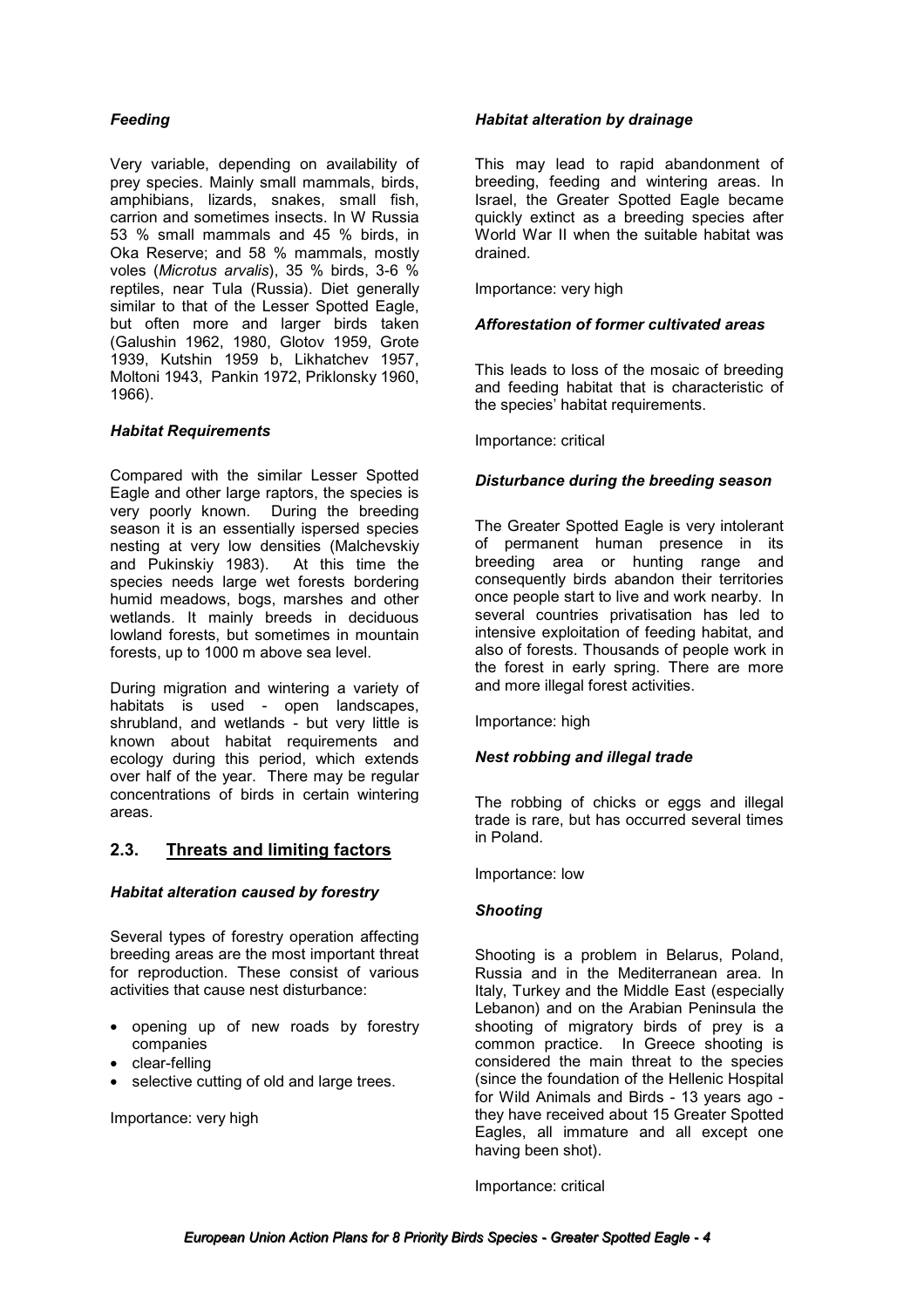### *Poisoning*

A possibly serious threat is poisoning, mainly lead poisoning (in Greece, the Greater Spotted Eagle is thought to feed in a large extent on birds -such as ducks and cootsinjured or killed, but not retrieved, by hunters). Since the species also takes carrion, poisons put out to kill foxes and other "vermin" are also a threat to the species.

Importance: unknown

# **2.4. Conservation status and recent conservation measures**

### **Belarus**

The Greater Spotted Eagle is protected by the nature conservation law, but this law is regarded as too general. The Red Data Book of Belarus in 1993. includes the Greater Spotted Eagle in category 1. The species breeds in Belarus in the wet lowland forests. Only a few breeding pairs in the eastern part of Belarus are known. Recently breeding has also been discovered in the southern part of the country (Pripyat lowland marshes), but the population size and its extent is unknown. Relatively few data are available as regards breeding success and negative factors (Ivanovsky 1993 a, b, 1996).

### **Estonia**

The Greater Spotted Eagle and its breeding sites are protected by the Nature Conservation Law, but this law is too general to ensure the safeguarding of nests and nesting habitat. It is included in the Red Data Book of Estonia in Category 1 as a vulnerable species. There is a possibility of establishing protected zones of 100 m radius around nests. This has happened in recent years, but not in 1997, although there are proposals for two such zones for 1998.

The eagle breeds in the central part of the country with an estimated 5-15 breeding pairs.

### **Finland**

The Greater Spotted Eagle is now probably extinct or only an occasional breeding bird in the south of this country.

### **Greece**

The number of wintering individuals in Greece is c. 45-85 birds. This number is based mainly in the Midwinter Waterbird Counts but also in the recent (1996-97) survey in the IBAs. The minimum number is considered an underestimate since only the large wetlands are well covered.

| TABLE 2: The number of individuals |  |  |                                |
|------------------------------------|--|--|--------------------------------|
|                                    |  |  | recorded in the main           |
|                                    |  |  | wintering sites of the species |

| Geographical area                            | Number of birds |  |
|----------------------------------------------|-----------------|--|
| Evros Delta and Dadia Forest                 | $15 - 20$       |  |
| Porto Lagos                                  | max. 5          |  |
| Nestos Delta and Gorge                       | $4 - 16$        |  |
| Lake Kerkini and<br>surrounding<br>mountains | $8 - 13$        |  |
| Axios River and Delta                        | $1 - 3$         |  |
| Kalamas Delta                                | $6 - 7$         |  |
| Amvrakikos Gulf                              | $2 - 6$         |  |
| Messologhi Lagoons                           | $2 - 4$         |  |

The table shows that the species is mainly associated with large wetlands and the number of wintering individuals varies from year to year.

The Greater Spotted Eagle is protected by the Joint Ministerial Decision 41 4985/1985 and classified as Endanged in the Greek Red Data Book. However, although nearly all the large wetlands are Ramsar sites, effective protection remains problematic. In Lake Vistonis recent plans for draining a marshy area are under way despite the fact that the area has been declared both an SPA and a National Park. Also, in a recent management study in Amvrakikos Gulf it was proposed that Mavrovouni hill, which is used for roosting by Greater Spotted Eagles and other raptors, to be excluded from the strictly protected zone. In Kalamas Delta a new road is being constructed in Mavrovouni hill that is the most important roosting area of *A. clanga*, *A. heliaca* and *Haliaeetus albicilla*.

### **Latvia**

The Greater Spotted Eagle is on the Red List (1993) as an endangered species (category 1). It is on the list of specially protected species. The last known breeding sites were<br>under protection, yet due to poor under protection, yet due to enforcement one was partly logged and thereafter abandoned. The population is estimated to be 1-5 pairs. Both last known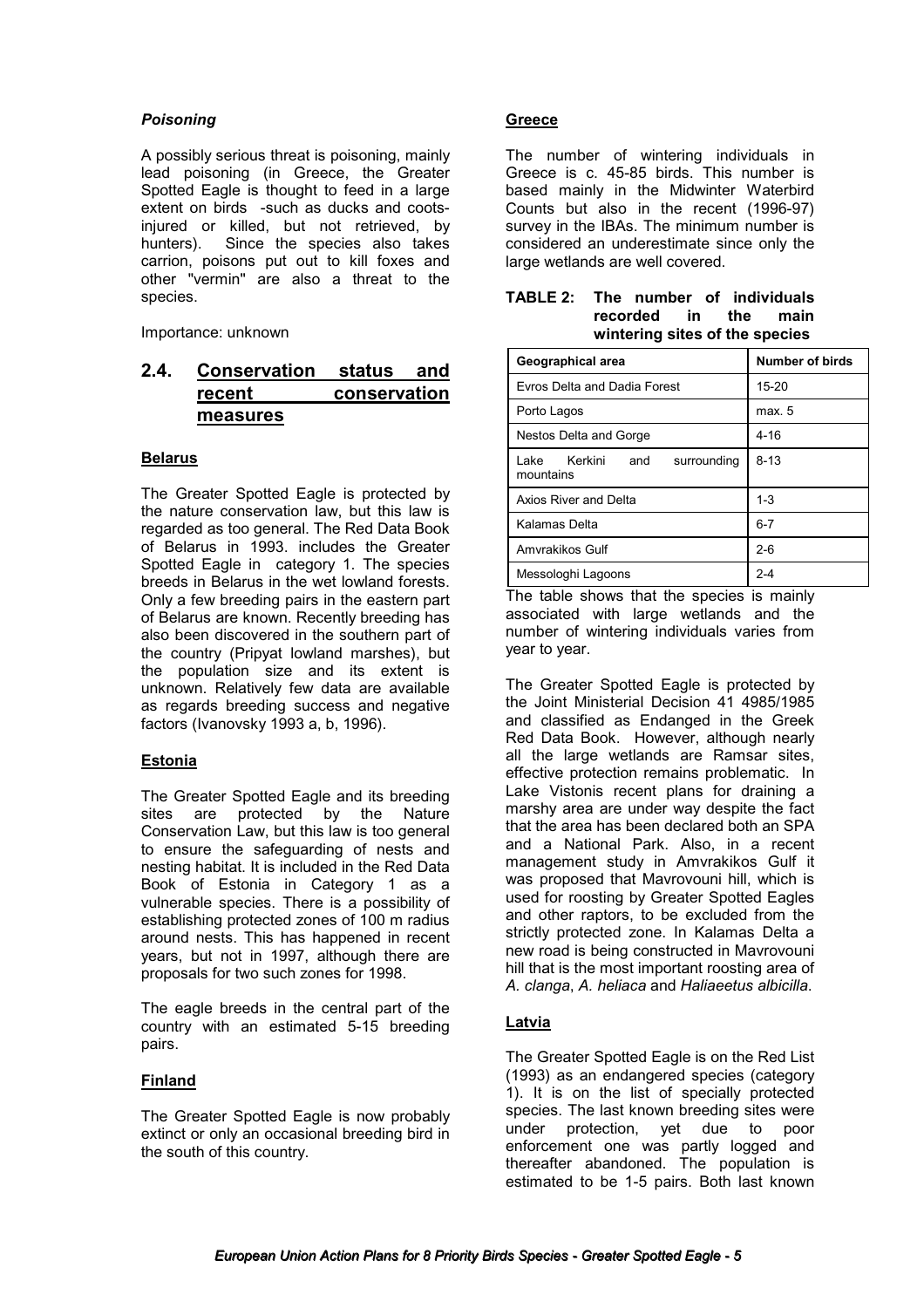breeding sites and one possible nest site are included in the currently established local nest site sanctuaries. The first list of sanctuaries designated after independence in 1996 comprises 3 areas especially for Greater Spotted Eagle ranging individually from 22.1 ha to 72.6 ha and covering a total of 150.9 ha.

Formerly known breeding sites have been inventoried and field surveys of two of them were carried out in 1997. This provided no evidence of birds, but one possible breeding pair was discovered in a previously unknown area.

### **Lithuania**

The Greater Spotted Eagle is listed in the national Red Data list of species (1976) as extinct or possibly extinct (category 0). There may possibly be a maximum of 2 breeding pairs.

### **Moldova**

There are no data from this country.

### **Poland**

The Greater Spotted Eagle is strongly protected by law, including 200 m protected zones around nests all the year, extended to 500 m during the breeding season. The breeding population is about 15 pairs. Data are based on fieldwork in the years 1992-1997.

### **Romania**

The species is protected by the Romanian Hunting and Game Protection Law of 1996. It is a rare passage migrant mainly passing through the eastern provinces of Moldavia and Dobrodja. Recorded breeding in the eastern Carpathians up until the 1970s (per L. Kalaber, ROS)

### **Russian Federation**

The species is classified as a species with rapid decline in numbers and habitat and will be included in the 2nd edition of the Red Data Book of Russia (under protection) in Category 2 (constantly decreasing). The estimated population in the European part of the country is 800-1000 pairs, and in the Asian part about 2000 pairs.

### **Turkey**

Fully protected from hunting under Terrestrial Hunting Legislation No. 3167.

The species is a regular winter visitor to a number of wetlands particularly in the western half of the country. The wintering population seems to be associated with wetlands. Major wintering sites are: Göksu Deltasi (up to 20 birds), Meric Deltasi (Turkish part of the Evros Delta), Kizilirmak Deltasi, Bafa Golu and Yesilirmak Deltasi.

### **Ukraine**

The species is included in the National Red List. The breeding population is estimated at 40-60 pairs. The species has apparently greatly decreased during recent decades.

### **International**

An International Lesser & Greater Spotted Eagle Working Group was founded several years ago in Germany under the umbrella of the WWGBP (World Working Group on Birds of Prey). It has held several meetings. The proceedings of the last international meeting in Poland have been published in a book ("Eagle Studies") published by WWGBP.

# **3. Aims and Objectives**

# **Aims**

In the short term, to halt the decline in the population and safeguard all existing breeding, roosting and wintering habitat.

In the long term, to safeguard the distribution and numbers of the European population of the Greater Spotted Eagle, restoring the range to what it was in 1920.

# **Objectives**

### **3.1. Policy and legislation**

*3.1.1. To promote policies which ensure long-term conservation of all populations of the Greater Spotted Eagle*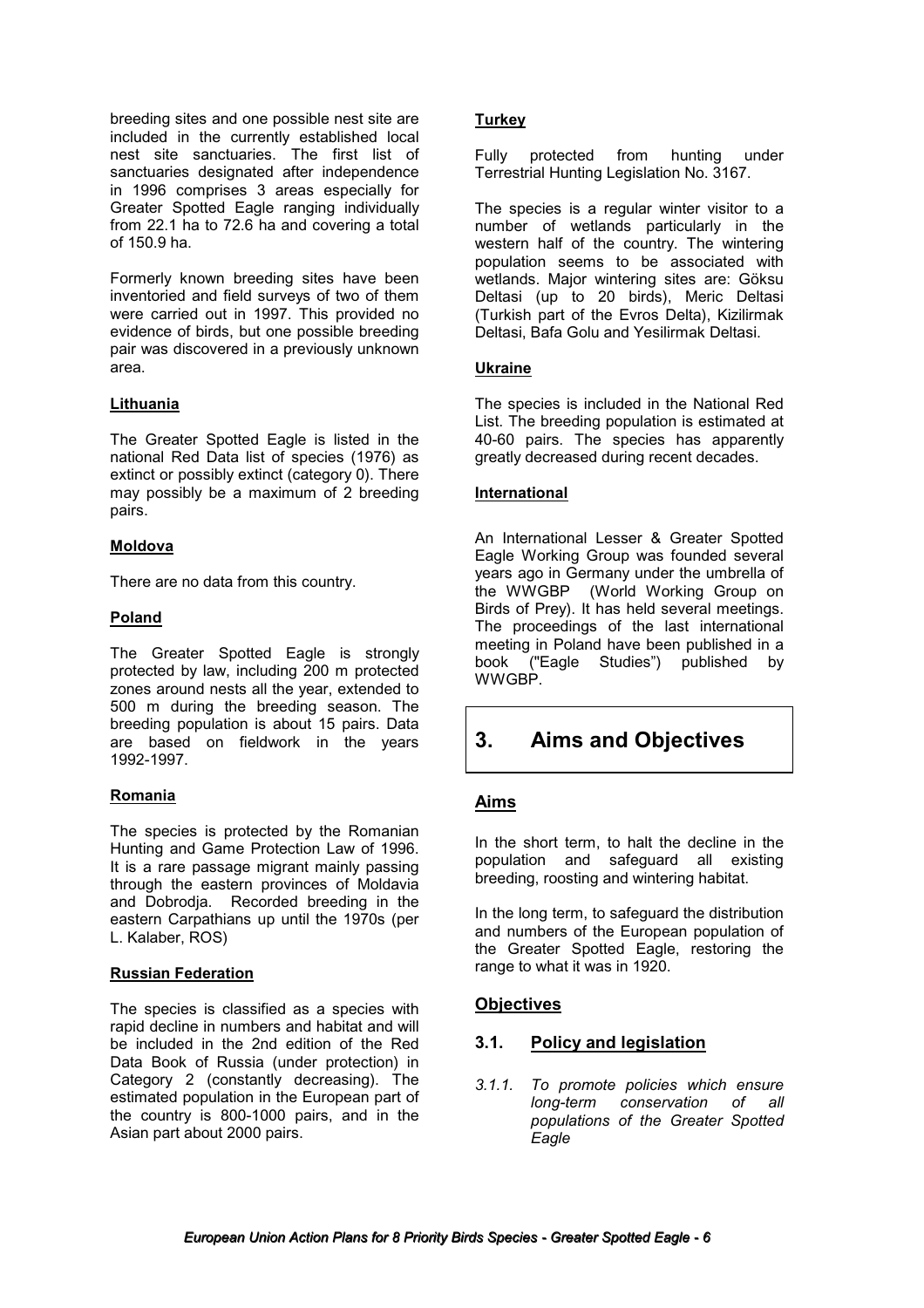#### 3.1.1.1. Forestry and wetland management

Wetland and forestry management conflict with conservation in several countries. Governments should review their wetland and forestry policy to ensure that this is compatible with the conservation of the Greater Spotted Eagle. It is recommended that all national forest and wetland policies should include the following elements:

- Priority for the protection of globally threatened, vulnerable and rare species
- All forestry activity should be forbidden in nesting habitat within 300 m of all nests of the Greater Spotted Eagle
- Precise guidelines for forest management in areas where sensitive species breed
- Co-operation with forest owners to secure successful breeding
- All forestry activity should be forbidden in nesting habitat between April and September
- Any further loss of all kinds of humid forest should be halted

Priority: high Timescale: medium

#### 3.1.1.2. Farming and agriculture

The Greater Spotted Eagle breeds in forest but feeds in open landscape, wet meadows and agricultural areas. The species prefers many types of wetlands. It is most important to preserve the mosaic of breeding-feeding habitat, yet in some breeding areas there is a conflict between human activity and the needs of the Greater Spotted Eagle.

It is important to create guidelines for farming compatible with the presence of this species as a traditional breeding bird. It is recommended that such a policy should incorporate the following elements:

- to stop loss of all kinds of wetlands
- to withdraw all kinds of state support for change in feeding areas
- to prevent all kinds of intensive farming methods in breeding areas and ensure that this also applies to new EU countries
- to ensure the EU Common Agricultural Policy includes adequate safeguards and opportunities for the species and its habitat
- to establish "Environmentally Sensitive Areas" in breeding areas

Countries that have embarked on the process of accession to the European Union (Latvia, Poland, Romania) should plan for the incorporation of agri-environment measures within their agriculture policies and target these measures at Greater Spotted Eagle and other threatened species dependent on agricultural habitats.

| Priority:  | high   |
|------------|--------|
| Timescale: | medium |

3.1.1.3. Protected areas policy

Protected areas policies and regulation should promote the following:

- Conservation management of all Important Bird Areas where the Greater Spotted Eagle breeds and winters, along with regular foraging and migration stopover sites.
- Conservation of remaining original forests, particularly all kinds of wet forest and floodplain forest.

Countries that have embarked on the process of accession to the European Union (Latvia, Poland, Romania) should consider what opportunities exist to use the approximation process and any associated funding support to establish and manage a network of protected areas.

### 3.1.1.4. International co-operation

Co-operation and information exchange between conservationists working on the Greater Spotted Eagle and it habitats should be promoted. Training on, *inter alia,* nest surveillance should be provided by those groups that are carrying out similar programmes with other large raptors.

| Priority:   | medium |
|-------------|--------|
| Time-scale: | short  |

- *3.1.2. National strategies for conservation of the species*
- 3.1.2.1. To promote national legislation which adequately protects the species and its habitat

Where appropriate, a review and update of national laws and regulations relating to nature conservation should be encouraged, especially where these may fall short of the obligations contained in international treaties and conventions, or, for EU enlargement countries, in the "Birds" and "Habitats"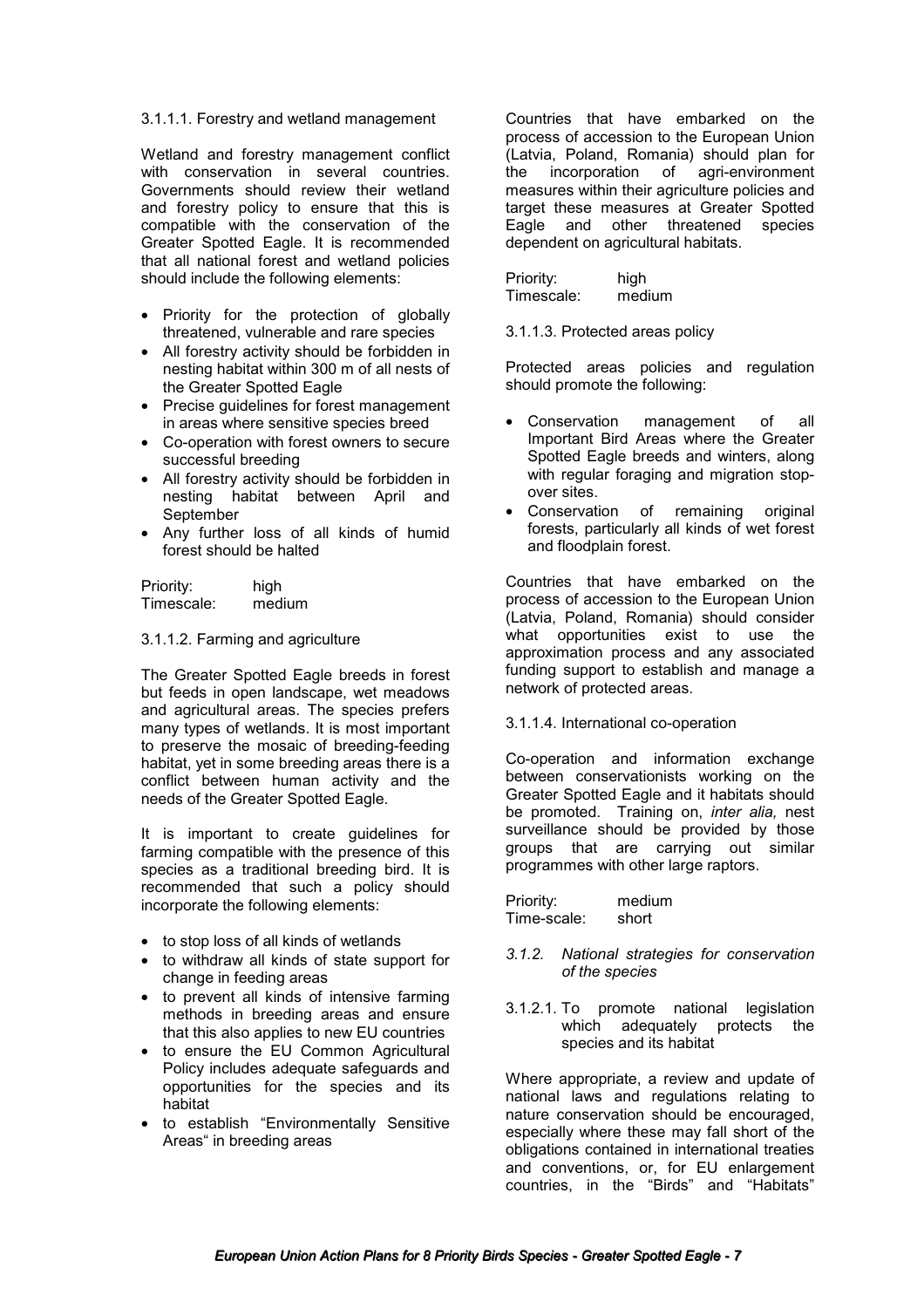Directives. In particular, any revisions should ensure:

- that Greater Spotted Eagle enjoys the maximum level of protection, and make it a criminal offence to shoot, trap, take, poison or disturb any member of that species
- that environmental impact assessments are made before afforestation, dam construction, or any other infrastructure which may have an impact on Greater Spotted Eagle habitat
- that the national legislation safeguards the forest and feeding habitat, not only in the breeding season but all year round.

Priority: high<br>Time-scale: short short/medium

#### 3.1.2.2. National Action Planning

All range states should consider preparing a detailed national action plan for the species. An appropriate body should be responsible for co-ordinating the implementation of the national action plan. Preparation of such plans will provide an opportunity to further develop objectives involving further integrated and interdisciplinary work as well as specific policies.

Priority: medium<br>Time-scale: short Time-scale:

### **3.2. Species and habitat conservation**

*3.2.1. To ensure that good quality Greater Spotted Eagle habitat is maintained through appropriate habitat measures* 

### 3.2.1.1. Forestry operation

Forest exploitation should not be allowed from the end of March to the end of September within 300 m of all nests. If forest management operations are necessary around the nest, these should be between early October and the end of March. Trees with nests should never be cut down.

Priority: high Time-scale: short/medium

- 3.2.1.2. Prevention of disturbance in breeding areas near the nest
- during the breeding season, all kinds of human activity in breeding habitat should be restricted within 500 m radius round the nest.
- all kinds of human activity which alter the mosaic of the breeding and feeding habitat should be forbidden
- all kinds of human activity involving disturbances of the groundwater system should be restricted within 2000m. surrounding a nest.
- large scale building such as new roads, new powerlines, extension of towns etc. should be prohibited within a 3000m. radius around the nest.

Priority: high Time-scale: short

3.2.1.3. Prevention of poisoning

The use of poison baits must be prohibited in breeding habitat to ensure that secondary poisoning does not affect the Greater Spotted Eagle and other birds of prey species. No rodenticides should be used in the forest sector.

Priority: medium<br>Time-scale: short Time-scale:

#### *3.2.2. Designation and management of protected areas*

In countries other than Russia, all breeding sites should be identified and protection measures taken. These should include, as a minimum, prevention of disturbance during the breeding season and any relative concentrations should be identified and designated as protected areas, with appropriate management. Such measures should be taken alongside general habitat measures outlined in 1.1 above.

In Russia large protected areas may effectively conserve the species as has been shown in the Oka Nature Reserve (Rjazan). All key breeding habitats should be identified and other protected areas need to be established where there are particular concentrations, including in some large areas such as in the Tver and Novgorod regions.

Wintering concentrations should be identified and appropriate designation and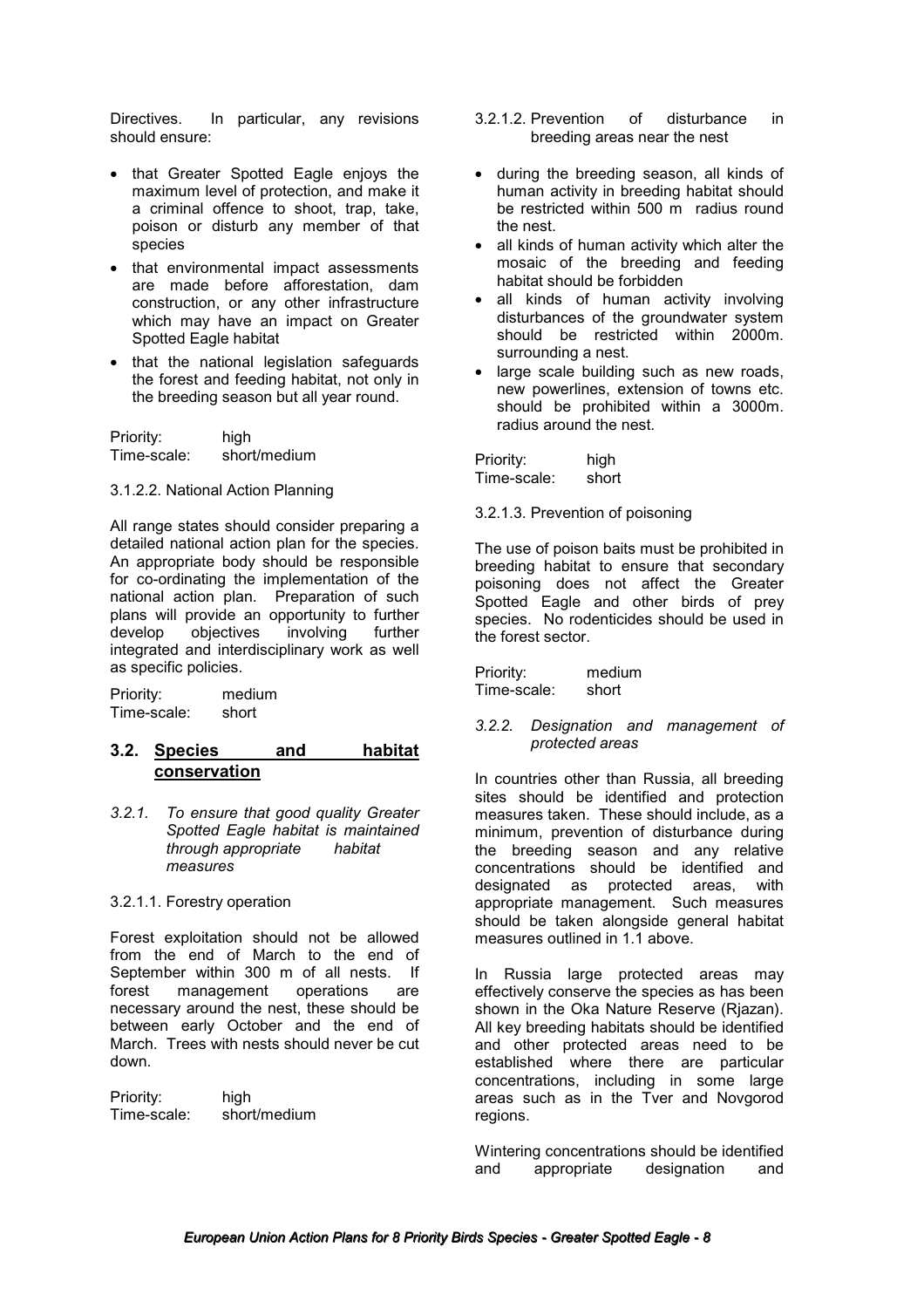management measures taken. Regular roosts should be strictly protected.

| Priority:   | high         |
|-------------|--------------|
| Time-scale: | short/medium |

#### *3.2.3. Species protection and management*

### 3.2.3.1. Control of hunting

Many Greater Spotted Eagles migrate through southern Europe and the Middle East, where the risk of being shot is very high for them, especially in the Lebanon. One of three adult eagles fitted with satellite transmitters in Poland was most probably shot in this country. It is therefore very important to try to stop the killing of raptors and other migrants in these countries, e.g. by campaigns and through better legislation and enforcement.

Measures to curb the shooting and associated disturbance in and around wetlands where the species winters, including creation of no hunting zones and better policing is required.

Priority: very high Time-scale: short

3.2.3.2. Increase breeding success by saving the second chick

The Greater Spotted Eagle has a very strong tendency to Cainism. In the ornithological literature there has been described a method of saving the second eaglet for the wild population (Meyburg & Pielowski 1991). Their application can be useful in the case of endangered populations. Second hatched chicks could also be harvested for the purpose of captive propagation and/or reintroduction programs without harming the wild population (Meyburg 1978, 1983).

| Priority:   | medium |
|-------------|--------|
| Time-scale: | long   |

### **3.3. Monitoring and research**

### *3.3.1. Distribution and population*

### 3.3.1.1. Surveys of breeding areas

In each country where the Greater Spotted Eagle breeds it is necessary to build up a network of local ornithologists and/or conservationists to monitor the population. National surveys are needed to establish population trends and level of breeding success. Key breeding areas should be mapped and protected.

Priority: high Time-scale: medium/ongoing

3.3.1.2. Migration and wintering

This species spends more than half of the year outside the breeding area, but its migration and wintering is still poorly known. Because of the low recovery rate and the rarity of the species, ringing is unlikely to increase our knowledge. Satellite telemetry has recently improved our knowledge considerably (Meyburg et al. 1995, 1997) and studies using this technique should be carried out in various populations. Surveys are needed to identify key wintering sites for protection and to establish wintering population trends.

Priority: high Time-scale: short/medium/ongoing

3.3.1.3. Roosting places

It is important to identify all important roosting places on migration, especially in Syria, Lebanon, Turkey and Egypt and to study means of their protection.

Priority: high Time-scale: short

*3.3.2. Research into limiting factors*

3.3.2.1. Habitat and food

More research is necessary on habitat and food requirements. This research should take place in areas currently populated by Greater Spotted Eagles as well as in areas that have been abandoned. It is also important to carry out research and monitoring on habitat management to ensure that appropriate practices are being taken.

Priority: high<br>Time-scale: medium Time-scale:

3.3.2.2. Hybridisation with the Lesser Spotted Eagle

Some cases described in the literature show possible hybridisation between the Greater and Lesser Spotted Eagles (Bergmanis et al. 1997). It is necessary to investigate such an eventuality where the ranges of both species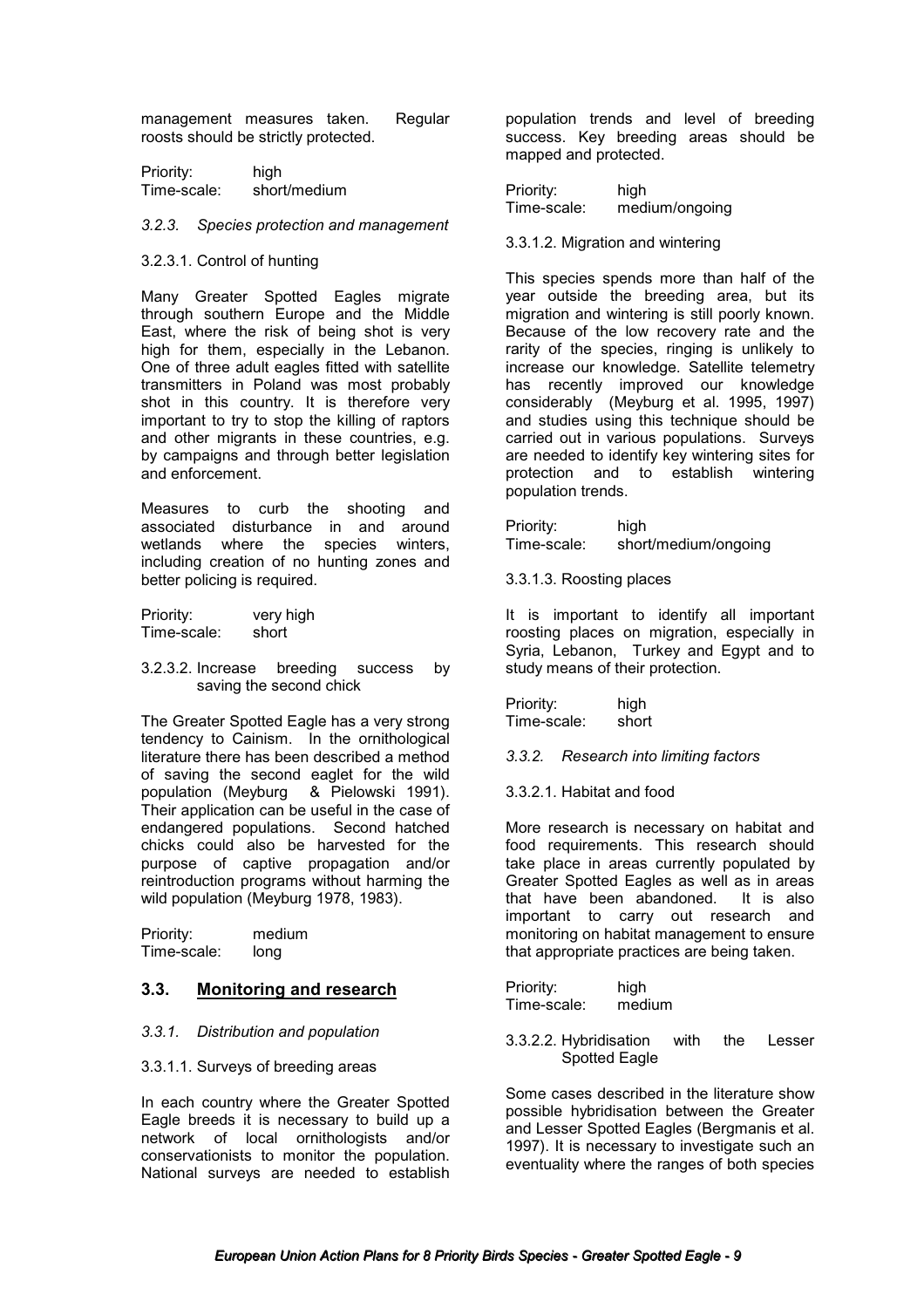overlap and to assess any possible threat to the Greater Spotted Eagle.

Priority: low Time-scale: long

### *3.3.3. Reintroduction and recolonisation experiments*

Reintroduction attempts should be carried out only where conditions are suitable in accordance with IUCN criteria. These experiments could, however, provide a unique opportunity to study the process of recolonisation of empty areas formerly inhabited and the establishment of new populations. Second-hatched nestlings, otherwise lost through Cainism, might possibly be used for this purpose.

Priority: low Time-scale: long

### *3.3.4. Information exchange*

Co-operation and information exchange between research groups working on the Greater Spotted Eagle should be promoted, as well as exchange of workers. Training on research techniques and methodology should be provided by those groups that are carrying out intensive research programmes with the Greater Spotted Eagle. The ongoing work of the International Lesser & Greater Spotted Eagle Working Group within WWGBP should be intensified and supported by other organisations, and international meetings should be held at regular intervals.

Priority: medium Time-scale: short/ongoing

### **3.4. Public awareness and training**

The Greater Spotted Eagle is a little known species. In several countries shooting of raptors including the Greater Spotted Eagle still takes place. Therefore education of decision-makers, landowners, farmers and foresters on priority requirements of the species and conservation needs is very important.

Priority: medium Time-scale: short/ongoing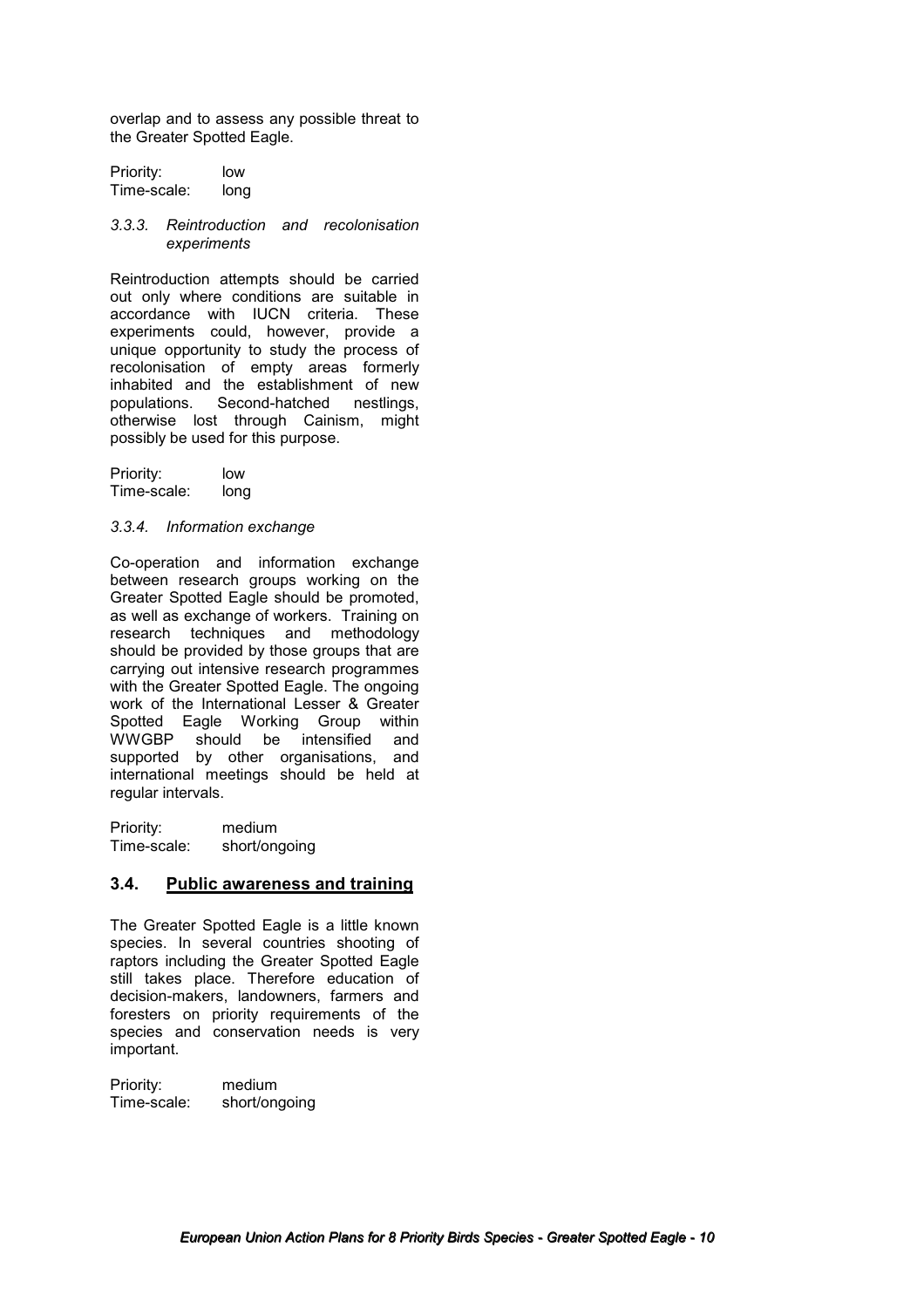# **4. References**

Bibliography of *Aquila clanga*:

Bazutin, S. V. (1990) Replacement of the downy plumage in the chicks of the Osprey and Greater Spotted Eagle. Fauna and ecology of animals. Tver': 44-48. (in Russian).

Bergmanis U. (1989) How to identify the Spotted Eagle Aquila clanga Pallas and the Lesser Spotted Eagle Aquila pomarina C.L. Brehm. Putni daba 2: 113-122 Riga, "Zinatne". (in Latvian).

Bergmanis, U. (1996) on the taxonomy of the Lesser Spotted Eagle Aquila pomarina and Greater Spotted Eagle A. clanga. Pp. 199- 205 in: Meyburg, B.-U. & Chancellor, R.D. (eds): Eagle Studies. World Working Group on Birds of Prey, Berlin, London & Paris.

Bergmanis, U., Petrins, A., Strazds, M. & Krams, I. (1997) Possible case of hybridization of the Lesser Spotted Eagle and the Greater Spotted Eagle in Eastern Latvia. Putni daba 6.3: 2-6 (in Latvian with an Engl. summary)

Bokotej, A. A. (1996) Greater Spotted Eagle Aquila clanga breeding in Western Ukraine. Pp. 303 in: Meyburg, B.-U. & Chancellor, R.D. (eds.). Eagle Studies. World Working Group on Birds of Prey, Berlin, London & Paris.

Bulavin, A. (1933) on the Biology of the Greater Spotted Eagle. Hunter and Fisher of Siberia 9: 26 (in Russian).

Clark, W. S. (1988) Spotted Eagle with rufous nape patch. Brit. Birds 83: 397-398.

Dementiev, G.P., Gladkov, N.A., Ptushenko, E.S., Spangenberg, E.P. & Sudilovskaya, A.M. (1951) Birds of the Soviet Union. Vol. 1. Moscow. (in Russian)

Francois, J. 1992. Observation sur la presence hivernale de l'aigle criard (Aquila clanga) enMoselle. Ciconia 16 (3): 117-125

Forsman, D. (1991) Die Bestimmung von Schell- Aquila clanga, Schrei- A. pomarina und Steppenadler A. nipalensis. Limicola 5: 145-185

Galushin, V.M. (1962) The Greater Spotted Eagle in the valley of the Oka river and its influence on the numbers of some birds. Uch. zapiski Moskov. pedag. inst. im. Lenina 186: 115-151. (in Russian).

Galushin, V.M. (1980) Birds of prey of the forest. Moscow, Lesnaya Promyshlennost. (in Russian).

Glotov, I. N. (1959) Materials on the biology of the Greater Spotted Eagle (Aquila clanga Pal). Trudy Biol. Inst. Sib. Otd. Akad. Nauk Novosibirsk 5: 167-170. (in Russian).

Gorban, I. (1996) Lesser and Greater Spotted Eagle Aquila pomarina and A. clanga in Ukraine. Pp. 301-302 in: Meyburg, B.-U. & Chancellor, R. D. (eds.): Eagle Studies. World Working Group on Birds of Prey, Berlin, London & Paris.

Greve, C. von (1910) Der Grosse Schreiadler im Kurland. Zool. Beob. 51: 369- 372.

Grote, H. (1933) Zwei flügge Junge bei Aquila clanga Pall. Beitr. Fortpflanzungsbiol. Vögel 9: 188.

Grote, H. (1939) Beutetiere des Schelladlers. Falco 35: 15

Haas, G. (1956) Vorkommen und Verhalten des Schelladlers (Aquila clanga) in Württemberg. Vogelwelt 77: 22-24.

Handrinos, G. and Akriotis, T. 1997. The Birds of Greece. Helm, London.

Handrinos. G. 1992. Birds. In: The Red Book of threatened Vertebrates of Greece. Hellenic Zoological Society, Hellenic Ornithological Society, pp. 123-143.(In Greek).

Hoffmann, G. (1931) Brut eines Schelladlers in Ostpreussen. Orn. Mber. 39: 161-163.

Hoffmann, G. (1932) Der Schelladler. Aus der Heimat 25: 259-262.

Hoffmann, G. (1935) Vom Schelladler (Aquila clanga) in Ostpreussen. Orn. Mber. 43: 25-26

Iankov, P., T. Petrov, T. Michev & L. Profirov (1996) Status of the Spotted Eagle (Aquila clanga) and the Lesser Spotted Eagle (Aquila pomarina) in the Mediterranean. Pp. 77-81 in: Muntaner, J. & Mayol, J. 1996):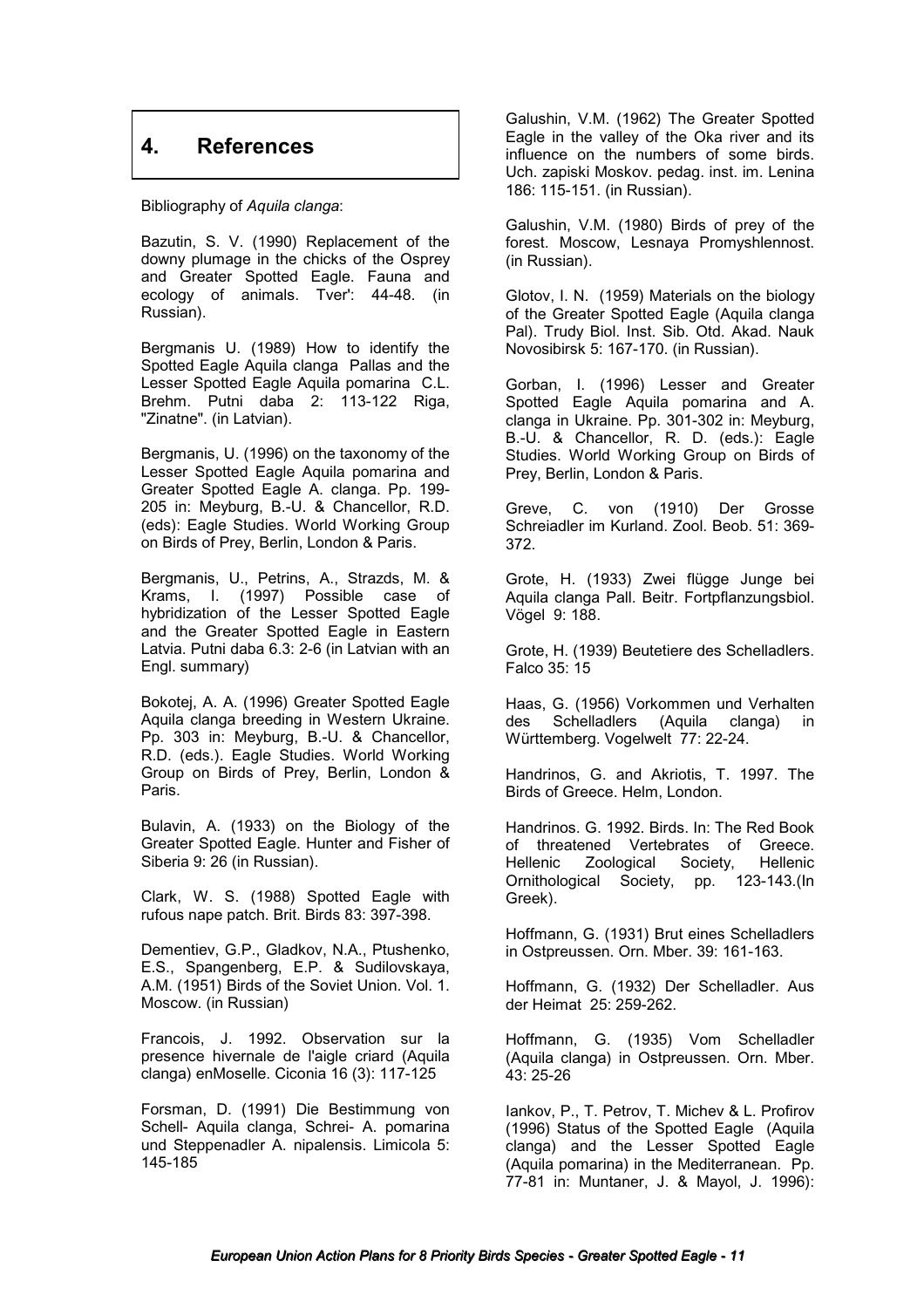Biology and conservation of Mediterranean raptors. Monografia 4. SEO / BirdLife.

Ivanovsky, V.V. (1993a) Materials on comparative ecology of the Greater Spotted Eagle (Aquila clanga) and Lesser Spotted Eagle (Aquila pomarina). ONP NPEC "Veras-eco" and Inst. of Zool. of Ac. of Sc. of Byelorus: 15-25 (in Russian).

Ivanovsky, V.V. (1993b) The Greater Spotted Eagle in the Vitebsk Region. In: Problems of the conservation of biological diversity in Belarous. Abstr. of intern. scient. pract. conf. Minsk: 213-215 (in Russian).

Ivanovsky, V. (1996) Notes on the Breeding Biology of Spotted Eagles Aquila clanga and A. pomarina in Byelorussia. Pp. 297-299 in Meyburg, B.-U. & Chancellor, R. D. (eds.): Eagle Studies. World Working Group on Birds of Prey: Berlin, London & Paris.

Kutshin, A.P. (1959 a) On the biology of the Greater Spotted Eagle in the Bijskaya forest steppe. 2nd All-Union Orn. Conf, Moscow, Part 3: 75-76 (in Russian).

Kutshin, A.P. (1959 b). On the feeding biology of the Greater Spotted Eagle under the conditions of the Bijskaya forest steppe. Report and abstracts of the scient. conf "Nature and natural resources of the Altai Territory", Bijsk: 122-123 (in Russian).

Lehtonen, L. (1942) Schelladler (Aquila clanga Pallas) als Brutvogel in Kananaien, Ost-Karelien. Ornis fenn. 19: 121-122

Likhatchev, G.N. (1957) Studies on the breeding of large birds of prey in a deciduous forest. Pp. 308-336 in: Trudy vtovoj Priblatiskoj orn. Konf., Moscow. (in Russian).

Maciorowski, G. , Meyburg, B.-U., Matthes, J. & Mizera, T. (1996) Breeding biology of the Greater Spotted Eagle (Aquila clanga) in Poland. 2nd Intern. Conf. on Raptors: 35-36 (Abstract).

Malchevskiy A. S. & Pukinskiy, Y. B. 1983. (The Birds of Leningrad region and adjacent territories). Leningrad: Leningrad University (In Russian).

Markgren, G. & Markgren, M. (1960) On the Spotted Eagle and its occurence in Sweden. Var Fagelvärld 19: 273-285.

Meyburg, B.-U. (1978) Productivity manipulation in wild eagles. Pp. 81-91 in Geer, T.A. (ed.): Birds of Prey Managedment Techniques. Oxford: Brit. Falconers' Club.

Meyburg, B.-U. (1983) The significance for captive breeding programms of fratricide and cainism in birds of prey. Intern. Zoo. Yearb. 23: 110-113

Meyburg, B.-U. (1994) 207. Greater Spotted Eagle Aquila clanga. Pp. 193 in: del Hoyo, J., Elliott, A. & Sargatal, J. (eds.): Handbook of the Birds of the World. Vol. 2. Barcelona: Lynx Edicions.

Meyburg, B.-U. & Pielowski, Z. (1991) Cainism in the Greater Spotted Eagle Aquila clanga . Birds of Prey Bull. 4: 143- 148.

Meyburg, B.-U., Mizera, T., Maciorowski, G., Dylawerski, M & Smyk, A. (1995) Juvenile Spotted Eagle apparently killed by Eagle Owl Brit. Birds 88: 376.

Meyburg, B.-U., X. Eichaker, C. Meyburg & P. Paillat (1995) Migrations of an adult Spotted Eagle tracked by satellite. Brit. Birds 88: 357-361.

Meyburg, B.-U., Mizera, T., Maciorowski, G. & Kowalski, J. (1997) Schelladler (Aquila clanga) brütet in partiellem Jugendgefieder. Limicola 11: 82-87.

Meyburg, B.-U., Meyburg, C., Mizera, T., Maciorowski, G. & Kowalski, J. (1997) Zugund Überwinterungsverhalten des Schelladlers Aquila clanga: Satellitentelemetrische Untersuchungen. 130. Jahresvers. DO-G. Abstract.

Miller, I.D. (1989) Information on the Greater Spotted Eagle. Pp. 61 in: Rare animals and those needing protection. Materials on the Red Data Book. Coll. of scient. papers. Moscow. (in Russian).

Mishchenko, A.L. (1984) Discovery of a nest of the Greater Spotted Eagle in the Moscow region. Ornitologiya 19: 183 (in Russian).

Moltoni, D.E. (1943) L'alimentazione dell' Aquila anatraia (Aquila clanga). Riv. Ital. Orn. 13: 97-100.

Nielsen, B.P. & Christensen, S. (1969) On the autumn migration of spotted eagles and buzzards in the Middle East. Ibis 111: 620- 621.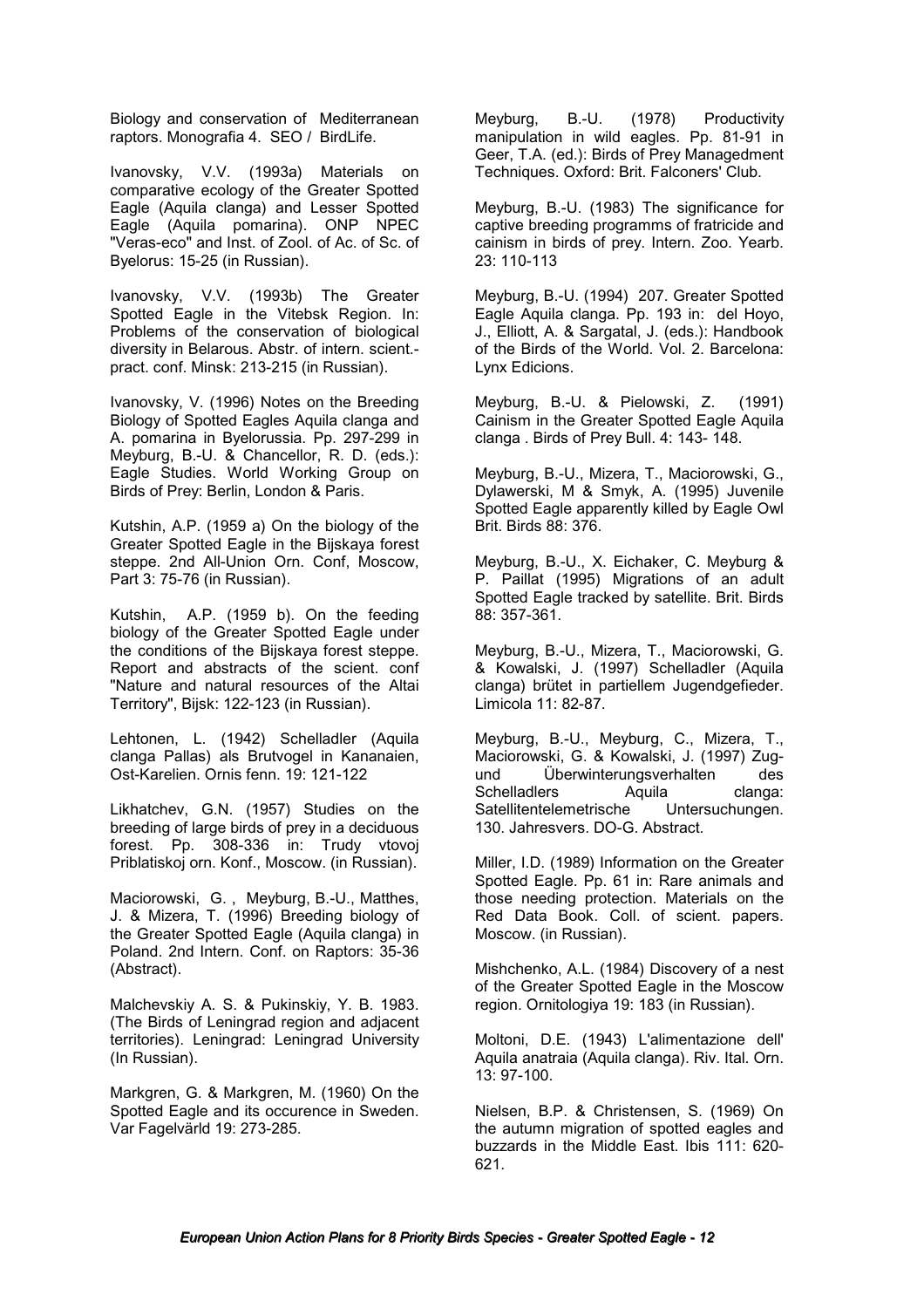Pankin, N.S. (1972) On the feeding of the Greater Spotted Eagle (Aquila clanga Pallas) in the Bureya river valley (Amur region). Pp. 331-333 in: Zool. problems of Siberia. Mater. of the IV Meeting of Zool. of Siberia, Nauka, Sib. Dept. Novosibirsk. (in Russian)

Pererva, V. I. (1989) On three species of eagles in need of protection according to the Red Data Book of the USSR. Probl. gos. kadastra zivot. mira USSR: 65-72 (in Russian).

Petrins, A., Strazds, M. & Bergmanis, U. (1997) The Greater Spotted Eagle in Latvia a historical review. Putni daba 6.3: 7-14 (in Latvian with an Engl. summary).

Poulopoulos, G. 1997. The very rare Greater Spotted Eagle (continues to visit us). Hellenic Rehabilitation Centre of Wild Animals and Birds. In: Forced Landings, pp. 6-9.(In Greek).

Priklonsky, S. G. (1958) On the downy plumage of Greater Spotted Eagle nestlings from observations in the Oka Reserve in 1954-1955. Trudy Okskogo Gosud. Zapovednika 2: 177-178 (in Russian).

Priklonsky, S. G. (1960) On the food of the Greater Spotted Eagle at the mouth of the Belaya river. Ornitologiya 3: 174-179 (in Russian).

Pugacewicz, E. (1995) Population of the Spotted Eagle (Aquila clanga) in the Biebrza Marshes in 1989-1993. Notatki orn. 36: 311- 321 (in Polish with an Engl. summ.).

Pukinskiy, Yu. B. (1966) On the feeding of the Greater Spotted Eagle during the nestling period. Mater. VI Baltic Orn. Conf. 125-127 (in Russian).

Seibold, I., Helbig, A.j., Meyburg, B.-U., Negro, J.J. & Wink, M. (1996) Genetic differentiation and molecular phylogeny of European Aquila Eagles according to cytochrome b nucleotide sequences. Pp. 1- 15 in: Meyburg, B.-U. & R. D. Chancellor (eds.): Eagle Studies. Berlin, London & Paris: World Working Group on Birds of Prey.

Svensson, L. (1975) Större skrikörn Aquila clanga och mindre skrikörn A. pomarina problemet att artbestämma dem. Var Fagelvärld 34: 1-26.

Svensson, L. (1987) Underwing pattern of Steppe, Spotted and Lesser Spotted Eagles. Pp. 12-14 in: International Bird Identification. Proc. 4th Intern. Identification Meeting. Eilat

Quednau, A. (1930) Schelladler am Mauersee. Orn. Mber. 38: 69-72

Volke, V. (1996) The status of the Greater Spotted Eagle Aquila clanga and Lesser Spotted Eagle A. pomarina in Estonia. Pp. 285-289 in: Meyburg, B.-U. & Chancellor, R. D. (eds.): Eagle Studies. World Working Group on Birds of Prey, Berlin, London & Paris.

Wendland, V. (1959) Schreiadler und Schelladler. A.Ziemsen-Verlag, Wittenberg-**Lutherstadt** 

Zhezherin, V.P. (1969) On taxonomic interrelations of Aquila clanga and Aquila pomarina. Zbirn. prats. zool. mus. 33: 91-97 (in Ukrainian).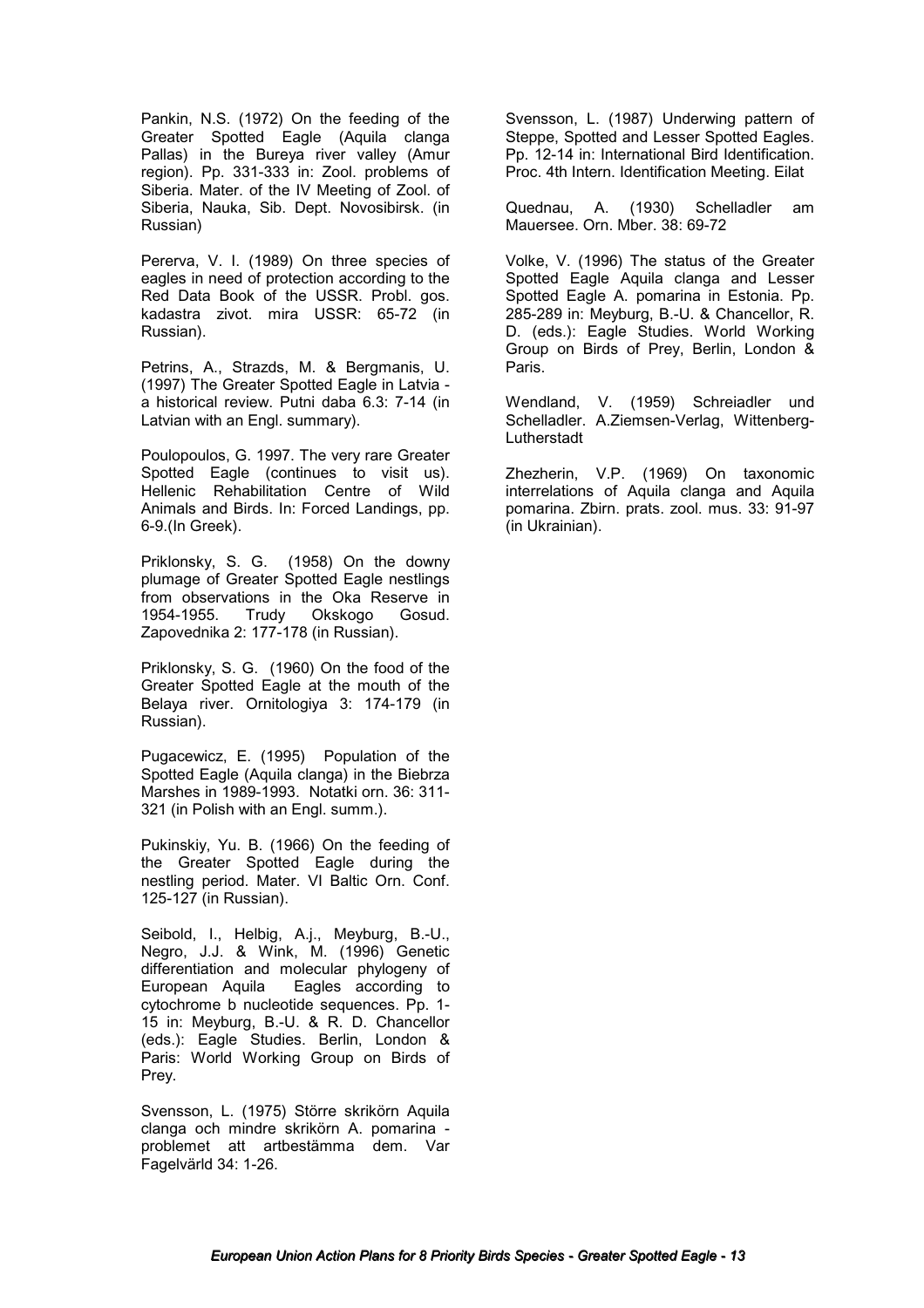# **5. ANNEX**

# **Recommended conservation actions by country**

### **Albania**

4. Undertake an education campaign about the shooting of the Greater Spotted Eagle and other migratory birds of prey.

### **Belarus**

- 1.1.1. Prepare precise guidelines for forest management in all areas where the Greater Spotted Eagle breeds and ensure successful breeding for all pairs.
- 2.1.2, 2.2 Identify and designate breeding sites as protected areas, and manage them to maintain an undisturbed mosaic of habitat.
- 3.1.1 Undertake a national survey of the Greater Spotted Eagle and start a monitoring programme.

### **Estonia**

- 1.1.1, Establish regular contact with new<br>2.1.1 private landowners and ensure tha private landowners and ensure that human activityharmonises with habitat protection and with the successful breeding of the Greater Spotted Eagle.
- 1.1.2. Prepare precise guidelines for management in areas where the Greater Spotted Eagle breeds, to preserve the mosaic of the<br>breeding habitat, using EU breeding habitat, using Regulation 2078/92 as a possible model.
- 1.2, 2.1.2 Review nature conservation legislation to ensure it is sufficiently precise as to afford the necessary protection from disturbance.
- 3.1 Undertake a national survey of the Greater Spotted Eagle and start a monitoring programme.
- 3.2.2 Collect and publish all possible data on hybridisation between the Greater Spotted and Lesser Spotted Eagle.
- 4. Raise public support for the protection of the Greater Spotted Eagle.

### **Finland**

3.1 Undertake a national survey and start a monitoring programme if a population exists.

### **Greece**

- 2.2, 3.1.2 Survey the IBAs holding regular wintering populations and ascertain any additional protection measures that may be required in key roosting sites.
- 3.1.3 Review EU-funded and other drainage and development plans in the Lake Vistonis SPA and National Park. Ensure in any review of conservation measures in Amvrakikos Gulf that Mavrovouni hill is not excluded from the strictly<br>protected zone. Stop the protected zone. construction of the road on Mavrovouni hill, Kalamas Delta.
- 2.3.1, 4 Increase public awareness to reduce illegal hunting on the migration route and wintering grounds of the Greater Spotted Eagle. Introduce measures to curb shooting and associated disturbance in and around wetlands, including creation of no hunting zones and better policing.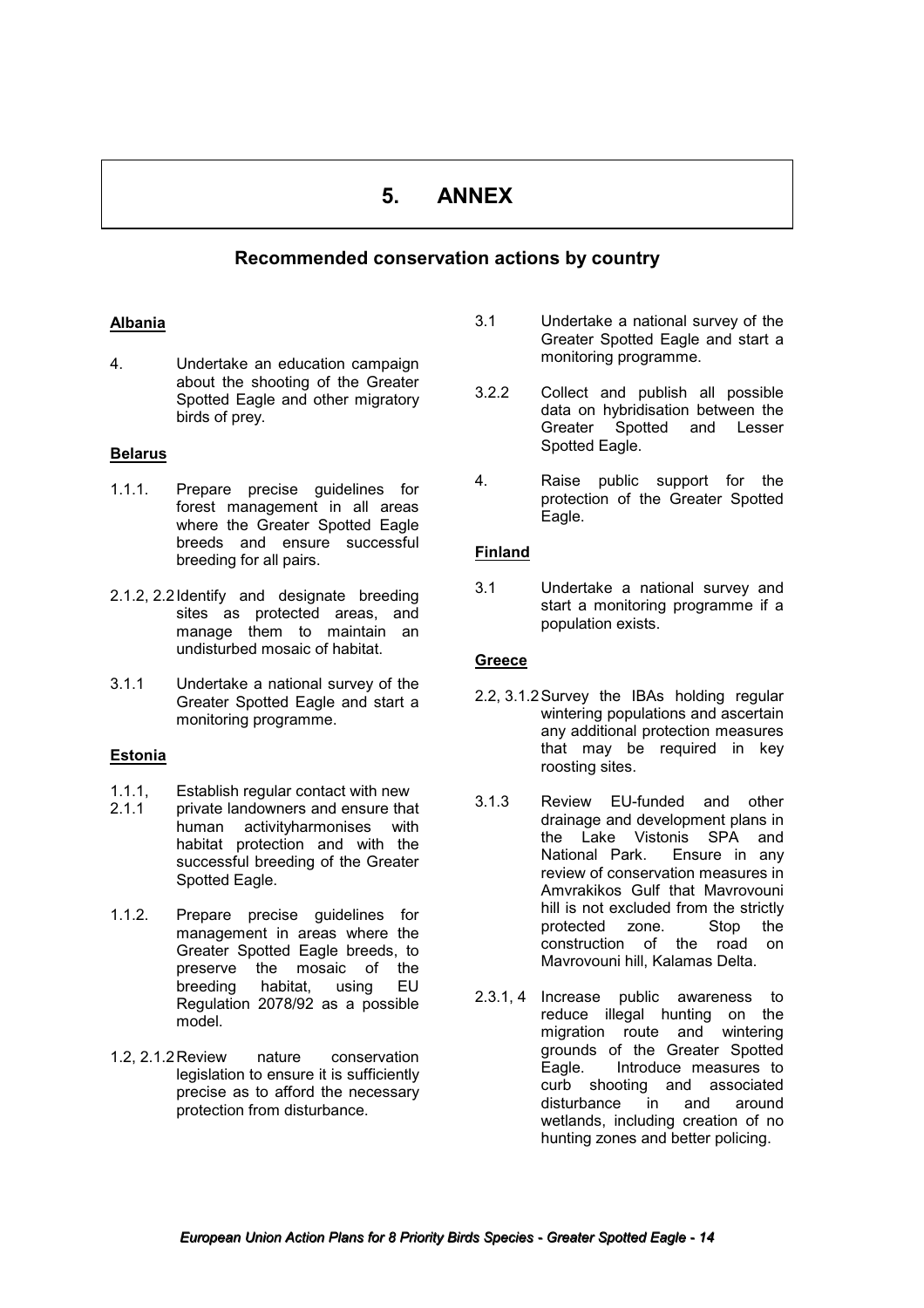### **Latvia**

- 1.1.1 Prepare precise guidelines for forest management in the breeding areas.
- 2.1.1 Establish regular contacts with new private landowners and reduce all kinds of human disturbance in the breeding habitat.
- 1.1.3, 2.2 Promote designation of any newly discovered breeding sites to be included in legally protected areas.
- 3.1 Undertake a national survey of the Greater Spotted Eagle and start a monitoring programme.
- 4 Undertake an education campaign for new landowners and foresters and raise public awareness and support for the protection of the Lesser Spotted Eagle.

### **Lebanon**

2.3.1 Undertake an education campaign about the shooting of the Greater Spotted Eagle and other 4 migratory birds of prey.

### **Lithuania**

3.1. Undertake a national survey and start a monitoring programme if a population exists.

### **Moldova**

3.1 Undertake a national survey and start a monitoring programme if a population exists.

### **Poland**

- 1.1.1 Prepare precise guidelines for forest management in areas where the Greater Spotted Eagle breeds.
- 2.1.1 Establish contact with new landowners to preserve the mosaic of all Greater Spotted Eagle habitat.
- 3.1. Continue the national population and breeding success monitoring programme.

### **Romania**

4 Increase public awareness to reduce illegal hunting on the migration route.

### **Russian Federation**

- 1.1.1 Prepare guidelines for forest management in all areas where the Greater Spotted Eagle breeds.
- 2.1.3 Promote a complete ban on use of poisoned bait in open places.
- 1.1.3, 2.2 Promote designation of most important breeding sites to be included in legally protected areas.
- 3.1 Undertake a national survey of the Greater Spotted Eagle and start a monitoring programme.
- 4 Raise public awareness to reduce illegal hunting and support for saving breeding and feeding habitat of the Greater Spotted Eagle.

### **Turkey**

- 2.2, Survey wintering populations and<br>3.1.2. ascertain any protection measures
- ascertain any protection measures
- 3.1.3 that may be required in key roosting sites.
- 2.3.1, 4 Increase public awareness to reduce illegal hunting on the migration route and wintering grounds of the Greater Spotted Eagle.

### **Ukraine**

- 1.1.1 Promote designation of sanctuaries around nests.
- 2.1.2 Encourage restriction on human (forestry) activities during the breeding period (April May) within 300 m of nest sites.
- 2.1.3 Promote a complete ban on the use of poisoned bait.